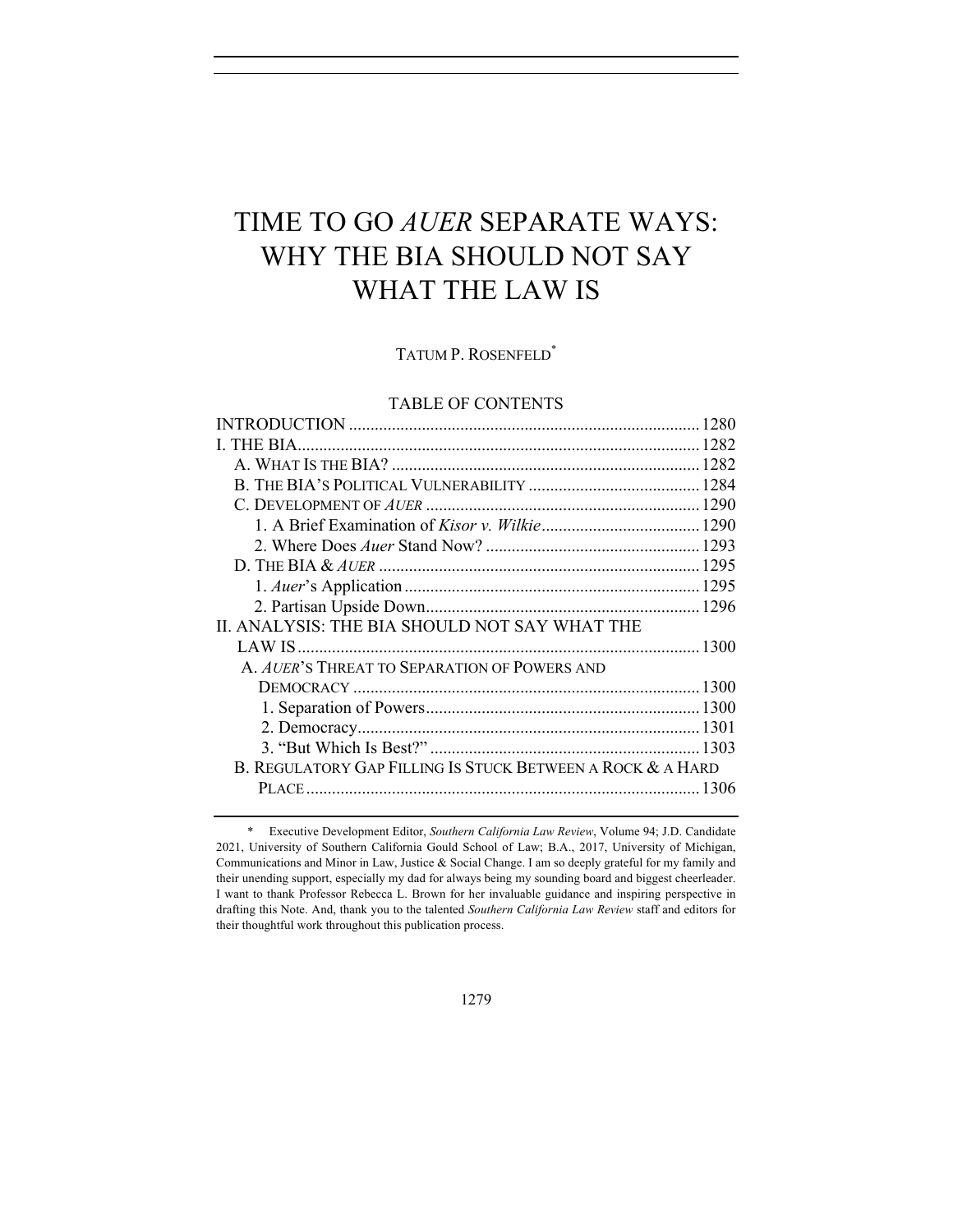| 1280 | SOUTHERN CALIFORNIA LAW REVIEW | [Vol. 94:1279] |
|------|--------------------------------|----------------|
|      |                                |                |

| IIL SOLUTIONS TO ADDRESS REGULATORY GAP FILLING IN |  |
|----------------------------------------------------|--|
|                                                    |  |
|                                                    |  |

## INTRODUCTION

Neither fully legislative nor fully judicial, federal administrative agencies are tasked with "policing the minutiae."<sup>1</sup> They codify and enforce the details of the regulatory scheme set out by Congress.<sup>2</sup> Simply put, administrative agencies administer the law. Agency regulations, however, like other legal sources, can be ambiguous.<sup>3</sup> Thus, interpretation is inevitably necessary either to confront a novel circumstance or to resolve an inherent semantic ambiguity. This then raises the question: Who should be called upon to resolve such ambiguities? The Supreme Court's solution is to put agencies in charge. *Auer* deference says an agency's interpretation of its own rule controls so long as it is not "plainly erroneous or inconsistent with the regulation."<sup>4</sup> In effect, after an agency promulgates a regulation, it then maintains the latitude to fill in the gaps by interpreting its own regulation.

The Court has offered no good reason why *Auer*, while reasonable in some situations, should be applied indiscriminately to all agencies. A multitude of federal agencies exist to effectuate policies touching on everything under the sun—including housing, education, social benefits, food, agriculture, commerce, health, and the environment—but there is one agency in particular whose special attributes suggest that it should not be treated the same as all the others. That is the agency in charge of immigration appeals. One might reasonably think deference, for example, to the Food and Drug Administration's expert interpretation of what constitutes an "active moiety," promotes a robust and efficient government necessary for modern complexities. It follows that such agencies deserve deference from a court that is less well versed in the expertise involved in rendering such a judgment. However, immigration presents an entirely different set of policy concerns.

<sup>1.</sup> FRANK E. COOPER, ADMINISTRATIVE AGENCIES AND THE COURTS 14 (Hessel E. Yntema ed., 1951).

<sup>2.</sup> *See* Richard J. McKinney, *Federal Administrative Law: A Brief Overview*, L. LIBRS.' SOC'Y WASH., D.C. (Sept. 5, 2019), https://www.llsdc.org/federal-administrative-law-a-brief-overview [https://perma.cc/T7P7-RQ72]. For a basic breakdown of administrative law, see WILLIAM F. FOX, JR., UNDERSTANDING ADMINISTRATIVE LAW (4th ed. 2000).

<sup>3.</sup> Kevin M. Stack, *Interpreting Regulations*, 111 MICH. L. REV. 355, 365 (2012) (noting that "regulations are not unique among legal sources for their lack of ambiguity or the obviousness of their interpretation").

<sup>4.</sup> Auer v. Robbins, 519 U.S. 452, 461 (1997) (quoting Robertson v. Methow Valley Citizens Council, 490 U.S. 332, 359 (1989)).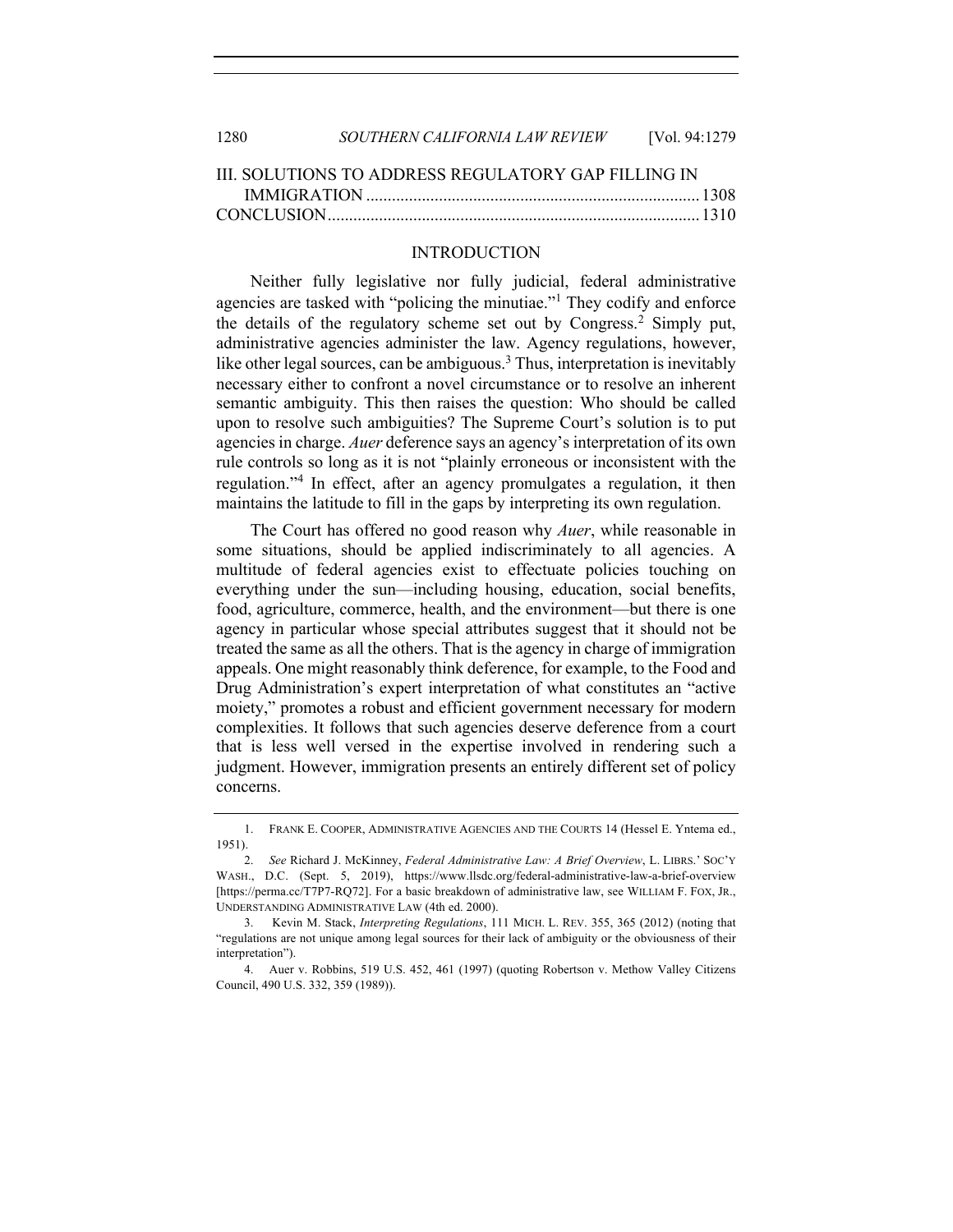This is because deference to the Board of Immigration Appeals ("BIA") under *Auer* risks political manipulation at the expense of immigrants' liberty and freedom. Nested under the Department of Justice ("DOJ"), and more specifically the Executive Office of Immigration Review ("EOIR"), the BIA and lower immigration courts operate as quasi-judicial bodies, specifically "prone to political manipulation because of their unique combination of structure, history, and function."<sup>5</sup> In essence, personal interests are at their highest, and politics is at its most divisive. A "clarifying" interpretation by the BIA can dictate the scheme by which people are welcomed into or rejected from the United States. The BIA is the unsuspecting gatekeeper, capable of molding the rules by interpretation to advance an antiimmigrant political agenda. *Auer*, therefore, acts as another tool in the political toolbox to restrict immigration in what is already a labyrinth of proceedings, paperwork, and fear.

This Note argues that *Auer* deference, even in light of the Supreme Court's recent clarification of the doctrine, is an inappropriate approach for courts to take when they review the BIA's rulings. Because the BIA lacks political accountability while simultaneously commingling government powers, deference to the BIA undermines key constitutional principles, such as separation of powers and democracy. Such principles must be enhanced, rather than undermined, more than ever when there is a heightened threat to liberty. Therefore, a close look is needed to determine whether *Auer* deference is warranted for an agency in which the very freedoms of immigrants are at stake.

The problem actually goes even further. Even if federal courts decided to eschew deference to BIA interpretations, the courts' own interpretations would still not be an adequate mechanism to protect immigrants from unjust results. With ever-growing caseloads, Article III judges are not equipped with the requisite resources, time, and experience with immigration laws to adjudicate thousands more life-altering decisions in a timely, just manner.<sup>6</sup> Immigration matters deserve to be adjudicated with proper accountability and more formalistic separations of power than those that currently stand. To

<sup>5.</sup> Jeffrey S. Chase, *The Immigration Court: Issues and Solutions*, OPINIONS/ANALYSIS ON IMMIGR. L. (Mar. 28, 2019), https://www.jeffreyschase.com/blog/2019/3/28/i6el1do6l5p443u1nkf8v wr28dv9qi [https://perma.cc/4DKV-FC3R].

<sup>6.</sup> *See*, *e*.*g*., Cara Bayles, *Crisis to Catastrophe: As Judicial Ranks Stagnate*, *'Desperation' Hits the Bench*, LAW360 (Mar. 19, 2019), https://www.law360.com/in-depth/articles/1140100?nl\_pk=fae aff15-7fd2-43eb-80d0-2f50ceb33109&utm\_source=newsletter&utm\_medium=email&utm\_campaign=i n-depth [https://perma.cc/P9YA-S8RT]; Cara Bayles, *These Are the Nation's 27 Most Overworked District Courts*, LAW360 (Mar. 18, 2019, 8:48 PM), https://www.law360.com/in-depth/articles/1139833? nl\_pk=faeaff15-7fd2-43eb-80d0-2f50ceb33109&utm\_source=newsletter&utm\_medium=email&utm\_ca mpaign=in-depth [https://perma.cc/S6F8-9WVS].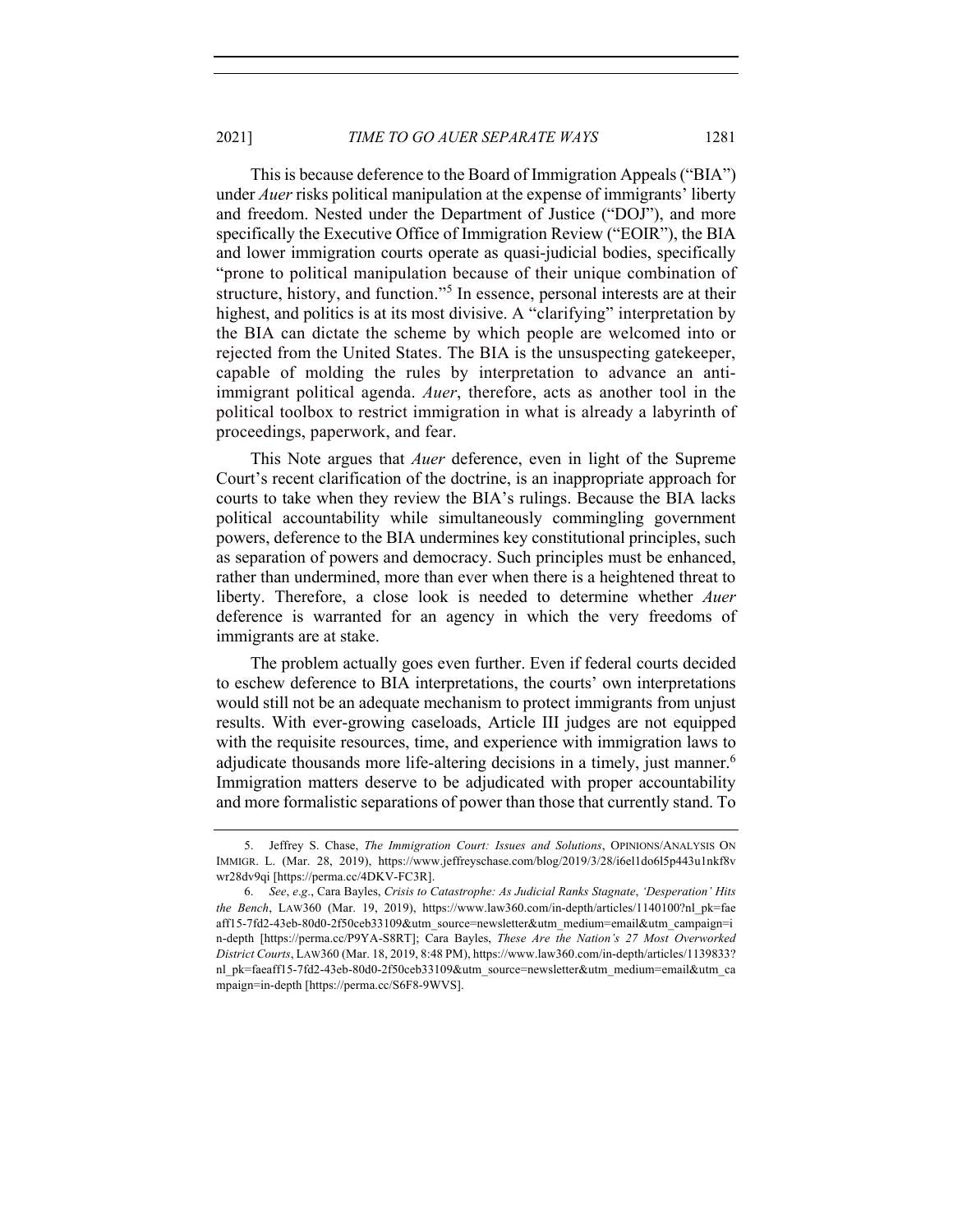achieve this, immigration courts and the BIA should, as many others have suggested before, be reformulated as Article I legislative courts to best serve democratic and separation of powers purposes. Liberty for immigrants can be salvaged through fairer adjudications and independent interpretations that are more insulated from political manipulation and the polarized ideologies that waft in and out of power.

This Note proceeds as follows: Part I briefly details a background of the BIA, and a current understanding of *Auer* deference. This discussion includes *Auer*'s political implications, and how the Supreme Court chose not to overrule the doctrine in *Kisor v. Wilkie*. This Section then explores the relationship between *Auer* and the BIA, including why the BIA's political vulnerability makes the agency particularly unfit for *Auer* deference. Certain appointees to this agency have been rewarded with a position as a board member by openly declaring their hostility to the very people who are the object of the agency's mission, and whose fragile life prospects are in their hands. Ironically, this flips the partisan commitments normally seen in the world of administrative law as follows: Those who would classically support increasing agency discretion by according *Auer* deference should be worried about giving heightened power to the self-declared, anti-immigrant agenda pervading the BIA, while those who would classically resist excessive delegation and deference to agencies, because of their limited accountability, seek to endow the BIA with vast independence and partisan manipulation. Part II argues that even in the wake of *Kisor v. Wilkie*, deference to the BIA's interpretations of immigration regulations presents a heightened threat to constitutional principles of separation of powers and democracy. Part III then provides a potential solution to the inadequacy of *Auer* deference and the judicial role in the realm of regulatory gap filling for immigration laws.

## I. THE BIA

#### A. WHAT IS THE BIA?

The BIA is comprised of twenty-three board members appointed by the Attorney General. Board members interpret and apply immigration laws to cases on appeal, generally without courtroom proceedings.<sup>7</sup> Either a single board member, or sometimes a panel of three board members, reviews immigration judge ("IJ") decisions and certain Department of

<sup>7.</sup> For an overview of the Board of Immigration Appeals, see *Board of Immigration Appeals*, U.S DEP'T OF JUST. (Dec. 7, 2020), https://www.justice.gov/eoir/board-of-immigration-appeals [https://perm a.cc/XVT3-HRNG].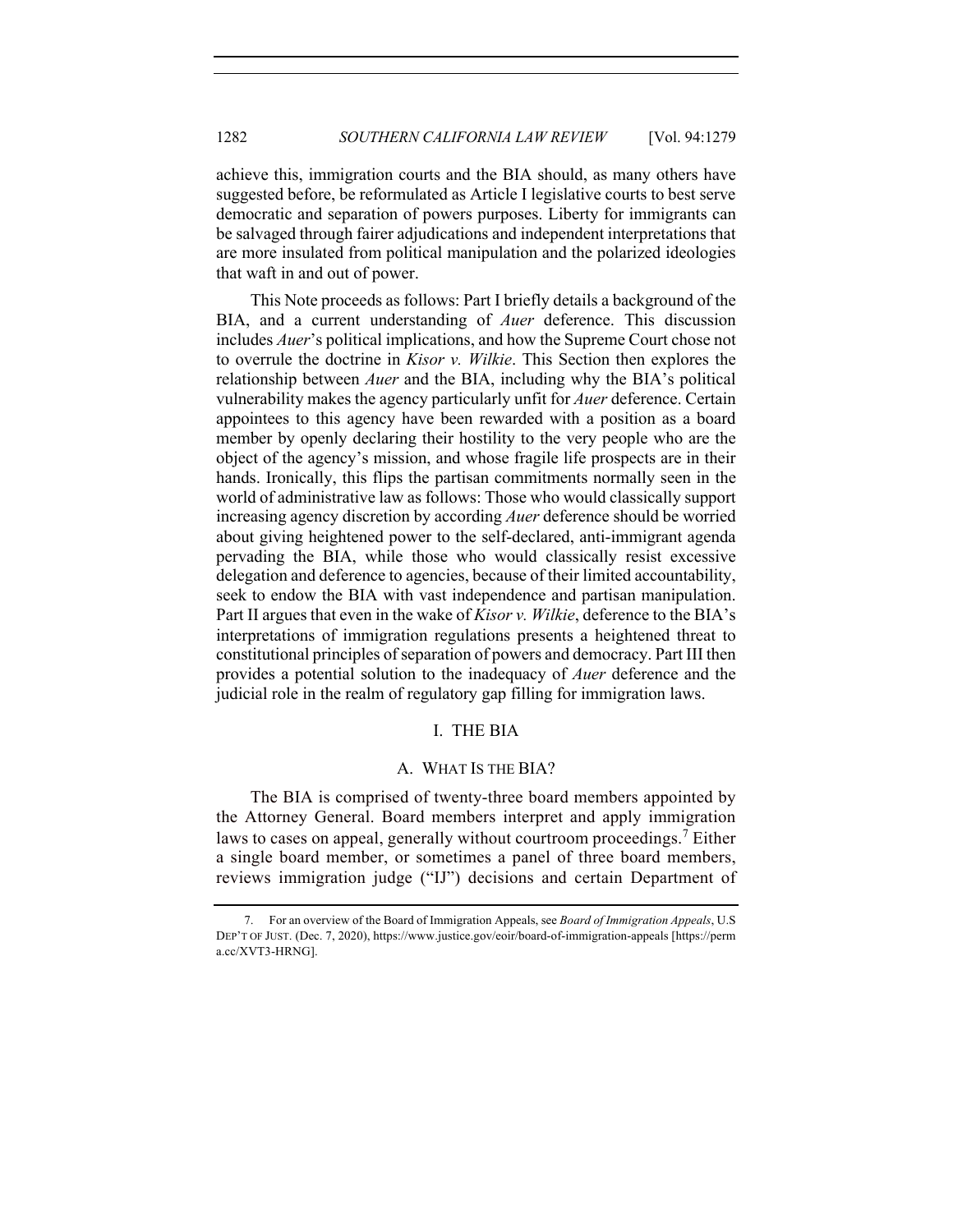Homeland Security ("DHS") decisions.<sup>8</sup> As civil proceedings that are adversarial in nature, a constitutional right to counsel is absent.<sup>9</sup> For the most part, the BIA conducts a "paper review" of cases that nonexhaustively touch on the following: orders of removal, applications for relief from removal, exclusion from admission to the United States, petitions to classify the status of relatives for preference immigrant visas, fines for violating immigration laws, and motions for reopening and reconsideration of decisions.<sup>10</sup> In other words, board members affirm or deny the life-altering decisions of IJs with the most minimal due process protections.<sup>11</sup> As IJ Dana Leigh Marks paints it, "[W]e're doing death penalty cases in a traffic court setting."12 What is more, the impacts of these decisions are not confined to the case at hand. The BIA can unilaterally make a published matter precedential,<sup>13</sup> binding themselves, immigration courts, and the DHS in future adjudications—the BIA's jurisdiction is abounding. For example, the BIA received 58,926 new appeals in 2020 alone, creating a pending list of 90,994 cases.<sup>14</sup>

In addition to structural infirmities, the BIA also demonstrates an unprecedented defiance of the judiciary. Recently, the Seventh Circuit, which had "*never* before encountered defiance of a remand order," was forced to chastise the BIA's refusal to comply with the court's explicit

<sup>8.</sup> William Yeatman, Note, *An Empirical Defense of* Auer *Step Zero*, 106 GEO. L.J. 515, 540-41 (2018). Immigration judges ("IJ"), located at fifty-eight immigration courts nationwide and overseen by the Office of the Chief Immigration Judge, preside over cases regarding removability and eligibility for relief. Immigration courts are the lowest level tribunal for immigration proceedings. After an IJ issues a decision, the case may be appealed to the BIA. *Fact Sheet: Immigration Courts*, NAT'L IMMIG. FORUM (Aug. 7, 2018), https://immigrationforum.org/article/fact-sheet-immigration-courts/#:~:text=The%20 immigration%20court%20system%20is,power%20of%20the%20Attorney%20General [https://perma. cc/7ADA-2T63].

<sup>9.</sup> Gretchen Frazee, *What Constitutional Rights Do Undocumented Immigrants Have?*, PBS NEWSHOUR (June 25, 2018, 5:08 PM), https://www.pbs.org/newshour/politics/what-constitutionalrights-do-undocumented-immigrants-have [https://perma.cc/7FDA-CF5C].

<sup>10.</sup> *Board of Immigration Appeals*, *supra* note 7.

<sup>11.</sup> Yeatman, *supra* note 8, at 540–51; *see* Board of Immigration Appeals: Affirmance Without Opinion, Referral for Panel Review, and Publication of Decisions as Precedents, 84 Fed. Reg. 31463, 31470-71 (July 2, 2019) (to be codified at C.F.R. pts. 1003, 1292).

<sup>12.</sup> Mark A. Drummond, *"Death Penalty Cases in a Traffic Court Setting": Lessons from the Front Lines of Today's Immigration Courts*, A.B.A. (Jan. 15, 2019), https://www.americanbar.org/ groups/litigation/publications/litigation-news/practice-points/death-penalty-cases-traffic-court-settinglessons-front-lines-immigration-courts [https://perma.cc/28GK-AKCN].

<sup>13.</sup> *EOIR Policy Manual*: *1.4 - Jurisdiction, Authority, and Prioritie*s, U.S. DEP'T OF JUST. (Feb. 3, 2021), https://www.justice.gov/eoir/eoir-policy-manual/i/1/4 [https://perma.cc/9QE7-VF9D].

<sup>14.</sup> U.S. DEP'T OF JUST., EXEC. OFF. FOR IMMIGR. REV., ADJUDICATION STATISTICS: ALL APPEALS FILED, COMPLETED, AND PENDING (Jan. 8, 2021), https://www.justice.gov/eoir/page/file/ 1248506/download [https://perma.cc/R7DY-WS3E].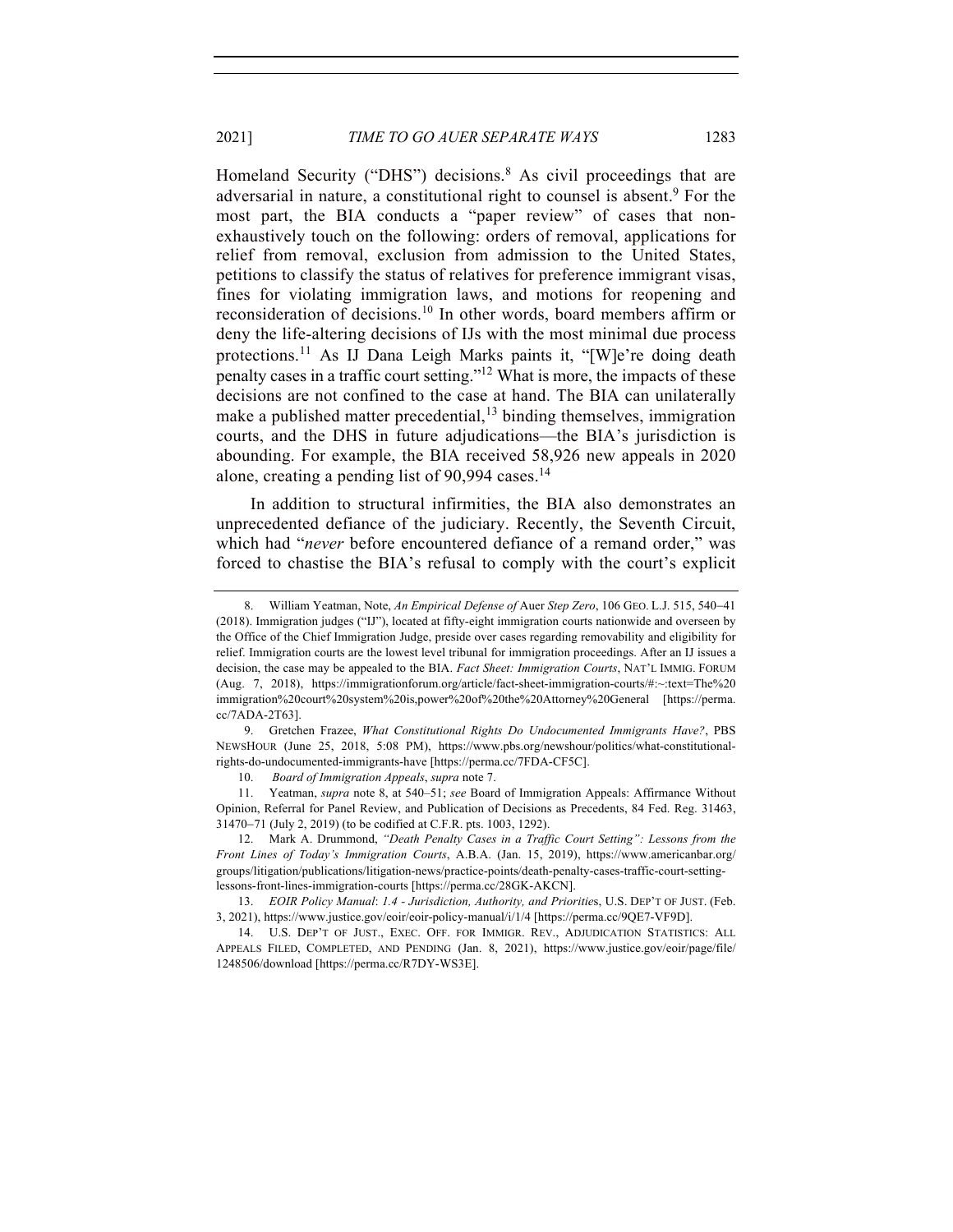order.<sup>15</sup> The BIA labeled the remand order as "incorrect," and instead acted pursuant to a footnote in a letter written by then-acting Attorney General after the order was given.<sup>16</sup> Judge Frank H. Easterbrook, who is notably conservative, wrote for the court. He denounced the BIA's insolent behavior, and only spared the government from being held in contempt of court at the request of the challenging party. With this behavior, the already powerful appeals agency challenges the legitimacy of the judiciary, and simultaneously threatens the very foundation of the government.

#### B. THE BIA'S POLITICAL VULNERABILITY

As mentioned above, the BIA is particularly vulnerable to political manipulation because of its "unique structure, history, and function."<sup>17</sup> Starting in 1983, immigration adjudicators, including the BIA, were relocated to an independent agency known as the Executive Office for Immigration Review ("EOIR").<sup>18</sup> In fact, IJs and board members are technically "government attorneys," an unsettling title, which does not represent the implications of their adjudicating role, but more appropriately represents their vulnerability to be swayed by political agenda and lack of impartiality.<sup>19</sup> Under the EOIR, the IJs and the BIA answer to the Attorney General, who retains the ultimate authority to oversee agency decisions and to reserve cases for their own review. The BIA, through the Attorney General's authorization, sets forth guidance on the proper administration of immigration law for other immigration related departments, the IJs, and the public.<sup>20</sup> Retired IJ Paul Schmidt explained that under this structure, each new administration brings new priorities.<sup>21</sup> To that end, cases outside the scope of the new priorities "never get heard

<sup>15.</sup> Baez-Sanchez v. Barr, 947 F.3d 1033, 1035 (7th Cir. 2020) (emphasis added).

<sup>16.</sup> *Id*.; Kimberly Wehle, *A Conservative Judge Draws a Line in the Sand with the Trump Administration*, POLITICO (Feb. 12, 2020, 11:40 AM), https://www.politico.com/news/magazine/2020/ 02/12/a-conservative-judge-draws-a-line-in-the-sand-with-trump-administration-114185 [https://perma. cc/MN4K-BVRX].

<sup>17.</sup> Chase, *supra* note 5.

<sup>18.</sup> *Id*.

<sup>19.</sup> Letter from Am. Bar Ass'n, Am. Immigr. Laws. Ass'n, Fed. Bar Ass'n, and Nat'l Ass'n of Immigr. JJ. to Cong., Congress Should Establish An Independent Immigration Court (July 11, 2019) (on file with author); *see* 8 U.S.C. § 1101(b)(4); 8 C.F.R. § 1003.10 (2021).

<sup>20.</sup> 8 C.F.R. § 1003.10(d) (2021); U.S. DEP'T OF JUST., EXEC. OFF. FOR IMMIG. REV., AGENCY DEFERENCE & BRAND X, https://www.justice.gov/sites/default/files/eoir/legacy/2014/08/15/agencydeference.pdf [https://perma.cc/G4GF-RWZG].

<sup>21.</sup> Weekend Edition Sunday, *A Former Immigration Judge on the Current Situation*, NPR (June 23, 2018, 7:55 AM), https://www.npr.org/2018/06/23/622795409/a-former-immigration-judge-on-thecurrent-situation [https://perma.cc/ARZ6-8HC3].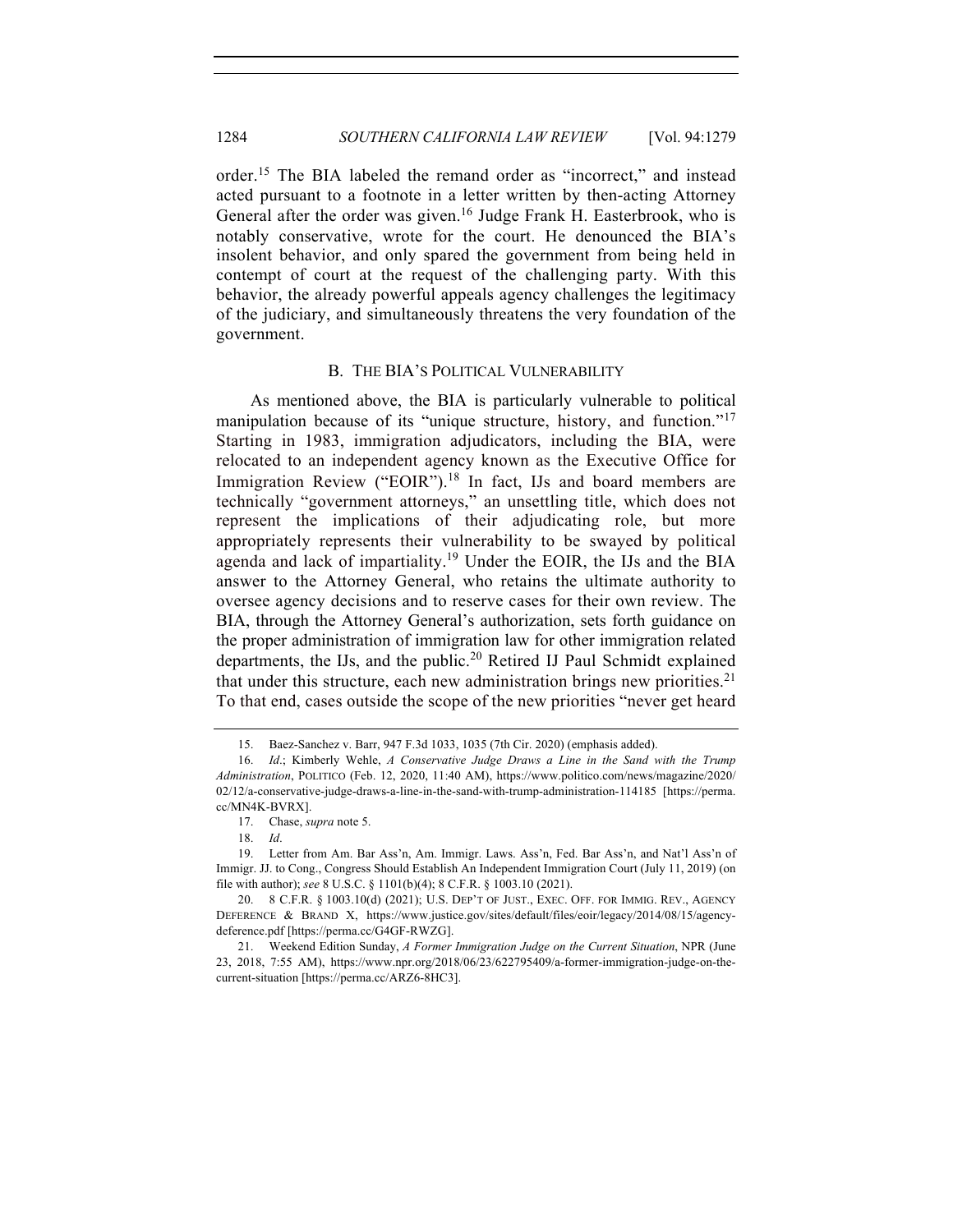because they just keep getting displaced by new priorities."<sup>22</sup> Various structural components are in place to further attain political control, the most concerning of which are: (1) the Attorney General's ability to selfcertify any decision and create precedent in individual adjudications,  $2<sup>3</sup>$ (2) the performance plan quota structure, and (3) the political motives behind selecting and firing board members.

The Attorney General's self-certification powers epitomize the troublesome political influence on immigration decisions. Despite peddling a facade of independent adjudications akin to the federal courts, immigration laws allow the Attorney General to self-certify BIA cases. Therefore, in practice, the Attorney General retains the power to selfcertify any decision, thereby single-handedly issuing precedential decisions. This is not a power that goes unused. Throughout the Bush administration, three of the President's Attorney Generals used the selfcertification power for fifteen different cases.<sup>24</sup> During the Clinton and the Obama administrations, the Attorney Generals self-certified an average of three to four cases. Jeff Sessions self-certified four BIA decisions in just a few months, and a total of six cases in less than two years.<sup>25</sup> While the mere practice of self-certification is alarming, exercise of this power is almost boundless. An Attorney General under Obama, Eric Holder, selfcertified a few late-term decisions by his predecessor to pursue his own political priorities.<sup>26</sup> What is more, one of the cases Holder self-certified blatantly contradicted five separate U.S. circuit courts of appeal. Such political interference lacks sufficient justification and injects politically charged decision-making at the expense of immigrants' opportunities for fair review.<sup>27</sup> Attorney General Merrick Garland used the same selfcertification power to vacate a few of Sessions' decisions, directly benefitting asylum seekers. <sup>28</sup> While such action rolls back severely

<sup>22.</sup> *Id*.

<sup>23</sup>**.** Dory Mitros Durham, Note, *The Once and Future Judge: The Rise and Fall (and Rise?) of Independence in U*.*S*. *Immigration Courts*, 81 NOTRE DAME L. REV. 655, 677 (2006).

<sup>24.</sup> Chase, *supra* note 5.

<sup>25.</sup> David Hausman, *How Jeff Sessions is Attacking Immigration Judges and Due Process Itself*, ACLU (Oct. 1, 2018, 2:00PM), https://www.aclu.org/blog/immigrants-rights/deportation-and-dueprocess/how-jeff-sessions-attacking-immigration-judges [https://perma.cc/32VS-A6UL].

<sup>26.</sup> *Id*.

<sup>27.</sup> For an analysis on why the Attorney General's self-certified immigration decisions should not receive *Chevron* deference, see generally Richard Frankel, *Deporting* Chevron*: Why the Attorney General's Immigration Decisions Should Not Receive* Chevron *Deference*, 54 U.C. DAVIS L. REV. 547 (2020).

<sup>28.</sup> Matter of A-B- III, 28 I&N Dec. 307 (AG 2021); Matter of L-E-A- III, 28 I&N Dec. 304 (AG 2021).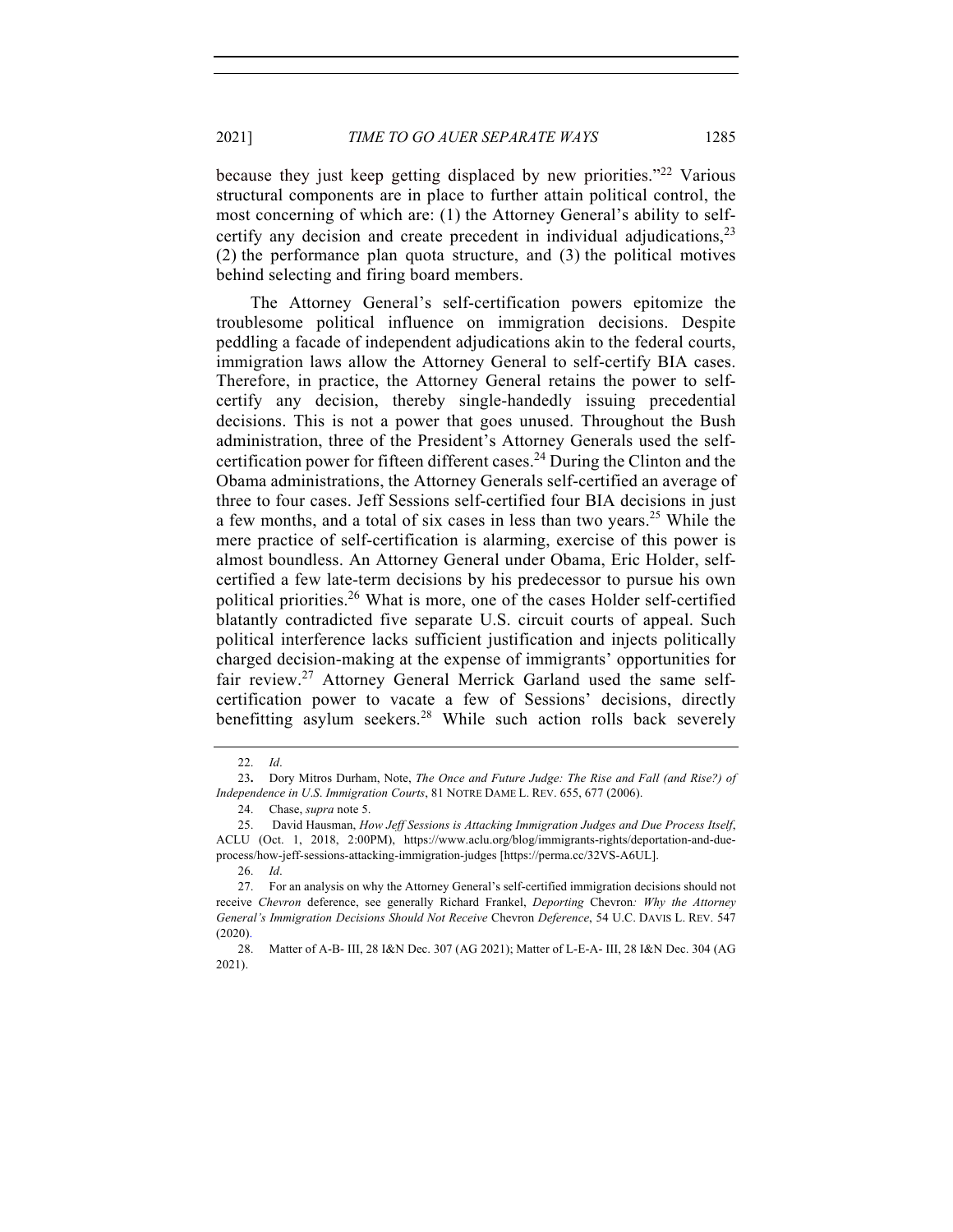restrictionist precedent, it also more broadly cements the unpredictability and unilateral nature of this certification policy, such that a new Attorney General could flip the law easily.

Further, the current quota structure only makes the BIA's power and political influence that much more problematic. Under the guise of a "Performance Plan," the EOIR implemented a quota structure in 2018 for IJs' adjudicatory behavior.<sup>29</sup> To comply, IJs should complete 700 cases per year, more than fifteen percent of their decisions should not be remanded or reversed by the BIA or circuit courts, and ninety-five percent must be completed at their first scheduled individual hearing.<sup>30</sup> Per ABA calculations, an IJ must complete three cases per day to comply, which makes it nearly impossible to fairly consider such cases while also carrying out other demanding tasks such as preparing for hearings, reviewing motions, and authoring decisions. Thus, the quotas are more likely than not designed to have an anti-immigration impact—the more completions, the more denials.<sup>31</sup> Leaders of the judges' union accused the DOJ of effectively transforming immigration courts into "deportation machine[s]."<sup>32</sup> The New York City Bar Association said it best: "What the attorney general calls 'efficiency' can never be a substitute for fundamental rights."<sup>33</sup> This assessment system does not apply to other administrative law judges ("ALJ"), where instead of being rated on their performance, ALJs have benchmarks for self-assessing productivity.<sup>34</sup>

Of further concern are the Attorney General's politicized hiring and firing practices. While it is technically against the law to hire IJs or BIA

<sup>29.</sup> *See* DEP'T OF JUST., EXEC. OFF. FOR IMMIGR. REV., EOIR PERFORMANCE PLAN: ADJUDICATIVE EMPLOYEES, http://www.abajournal.com/images/main\_images/03-30-2018\_EOIR\_- PWP\_Element\_3\_new.pdf [https://perma.cc/6U6E-VBCZ].

<sup>30.</sup> *Id*. For an account of some of New York's immigration judges' experiences under the quota system, see Beth Fertig, *Presiding Under Pressure*, WNYC (May 21, 2019), https://www.wnyc.org/ story/presiding-under-pressure [https://perma.cc/GBE3-HH7B].

<sup>31.</sup> *See* Chase, *supra* note 5.

<sup>32.</sup> Katie Benner, *Top Immigration Judge Departs Amid Broader Discontent Over Trump Policies*, N.Y. TIMES (Sep. 13, 2019), https://www.nytimes.com/2019/09/13/us/politics/immigration-courtsjudge.html [https://perma.cc/LSG6-8AYG].

<sup>33.</sup> John S. Kiernan & Victoria Neilson, *Case Completion Quotas for Immigration Judges Will Erode Fundamental Rights*, N.Y.C. BAR (Apr. 4, 2018), https://www.nycbar.org/media-listing/media/de tail/case-completion-quotas-for-immigration-judges-will-erode-fundamental-rights-new-york-law-jour nal [https://perma.cc/J8MU-KL9J].

<sup>34.</sup> U.S. GOV'T ACCOUNTABILITY OFF., IMMIGRATION COURTS: ACTIONS NEEDED TO REDUCE CASE BACKLOG AND ADDRESS LONG-STANDING MANAGEMENT AND OPERATIONAL CHALLENGES 136 (2017), https://www.gao.gov/assets/gao-17-438.pdf [https://perma.cc/EW7H-HYCM].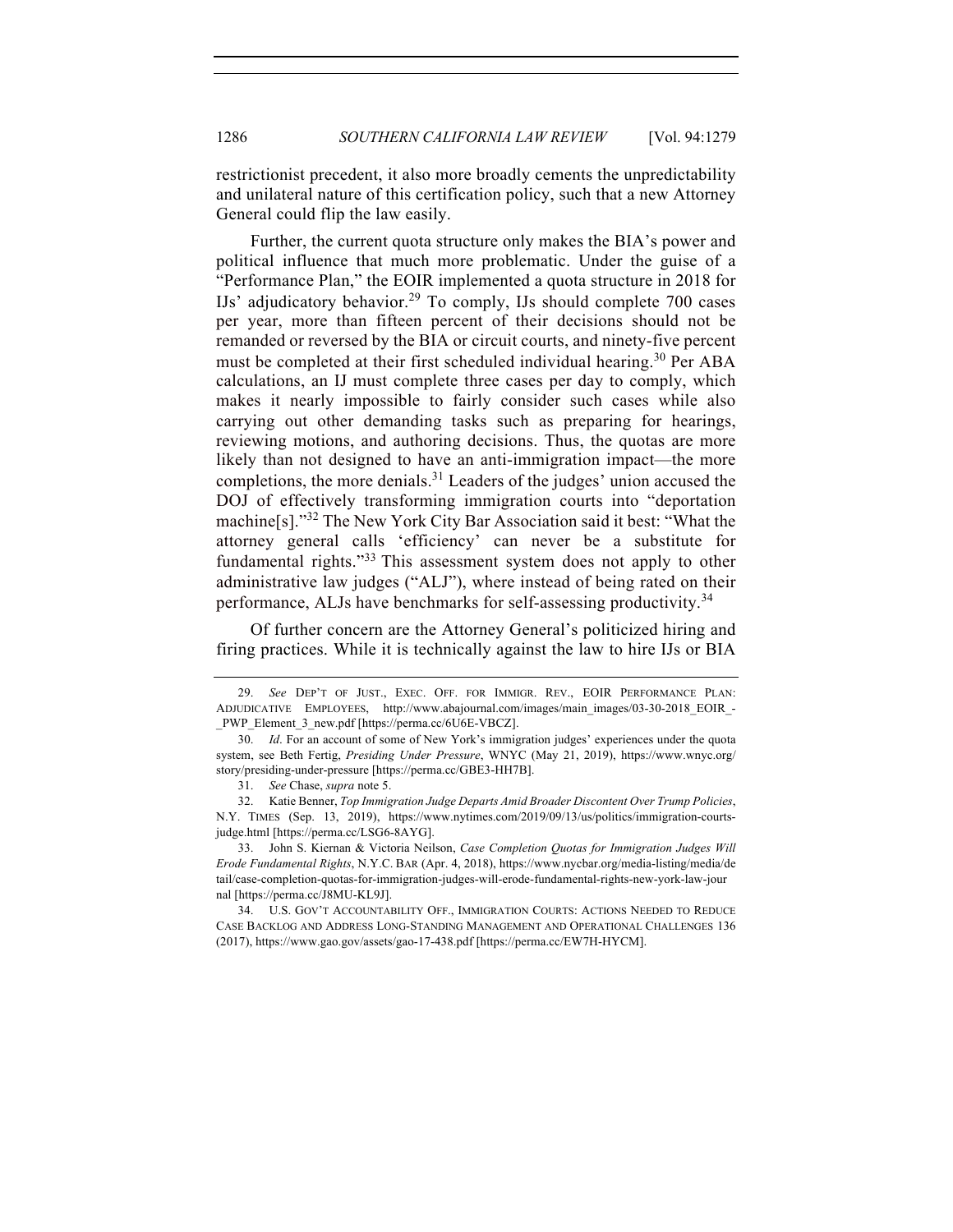2021] *TIME TO GO AUER SEPARATE WAYS* 1287

members based on political preference, the reality says differently.<sup>35</sup> For example, in a 2008 report investigating DOJ allegations of politicized hiring and firing, the Attorney General positively noted a candidate's conservative views on "god, guns + gays."<sup>36</sup> The report also revealed that a political appointee of DHS who recommended an IJ candidate assured White House Liaison and Senior Counsel to the Attorney General to not "be dissuaded by his ACLU work on voting matters from years ago. This is a very different man, and particularly on immigration issues, he is a true member of the team."<sup>37</sup> More recently, in May 2018, whistleblowers within the EOIR vocalized concerns about similar politicized hiring practices. Eight members of Congress requested the DOJ Inspector General to investigate new reports, suggesting a return of such politicized hiring under the Trump administration. A significant portion of these newly hired judges had zero immigration experience before assuming their roles.<sup>38</sup> Further, then-acting Attorney General William Barr was accused of promoting BIA members with a track record of exorbitant asylum denial rates.<sup>39</sup> Two of Barr's picks on the roster, William Cassidy and Earle Wilson, had respective asylum denial rates averaging 95.8% and 98.1%.<sup>40</sup> Even further, Wilson and Keith Hunsucker, another Barr appointee, did not grant a single asylum case in 2019. In total, Barr appointed six out of twentythree BIA judges, all of which had grant rates below  $10\%$  in 2019.<sup>41</sup>

In addition to these hiring practices, in 2003, the BIA was "purged" of its liberal judges.<sup>42</sup> Mike Krikorian, the executive director of the selfproclaimed "low-immigration vision" of the Center of Immigration Studies,

<sup>35.</sup> *See* Tal Kopan, *AG William Barr Promotes Immigration Judges with High Asylum Denial Rates*, S.F.CHRON. (Aug. 23, 2019, 8:09 PM), https://www.sfchronicle.com/politics/article/AG-William-Barr-promotes-immigration-judges-with-14373344.php [https://perma.cc/2DL9-LAZC].

<sup>36.</sup> U.S. DEP'T OF JUST., AN INVESTIGATION OF ALLEGATIONS OF POLITICIZED HIRING BY MONICA GOODLING AND OTHER STAFF IN THE OFFICE OF THE ATTORNEY GENERAL 104 (2008), https://oig.justice.gov/sites/default/files/legacy/special/s0807/final.pdf [https://perma.cc/4LZZ-KGRU].

<sup>37.</sup> *Id*. at 106.

<sup>38.</sup> *See* Paul Kiel, *From Brooks Brother Rioter to Judge*, TALKING POINTS MEMO (May 25, 2007, 12:34 PM), https://talkingpointsmemo.com/muckraker/img-src-http-talkingpointsmemo-com-imagesmonica-jpg-vspace-5-hspace-5-align-left-from-brooks-brother-rioter-to-judge [https://perma.cc/Y2P7- EW9N].

<sup>39.</sup> Kopan, *supra* note 35.

<sup>40.</sup> *Id*. (percentages are based on a study by Syracuse University from 2013-2018).

<sup>41.</sup> Bryan Johnson, *Immigration Judges Asylum Grants & Denials in FY 2018*-*2019*, AMOACHI & JOHNSON, PLLC (Dec. 24, 2019), https://amjolaw.com/2019/12/24/immigration-judges-asylumgrants-denials-in-fy-2018-2019 [https://perma.cc/DV6E-MX2P].

<sup>42.</sup> For the full biographies of the BIA as of the writing of this Note, see *Board of Immigration Appeals*, U.S. DEP'T OF JUST. (Feb. 1, 2021), https://www.justice.gov/eoir/board-of-immigration-appeals -bios [https://perma.cc/RS6J-2ZGE].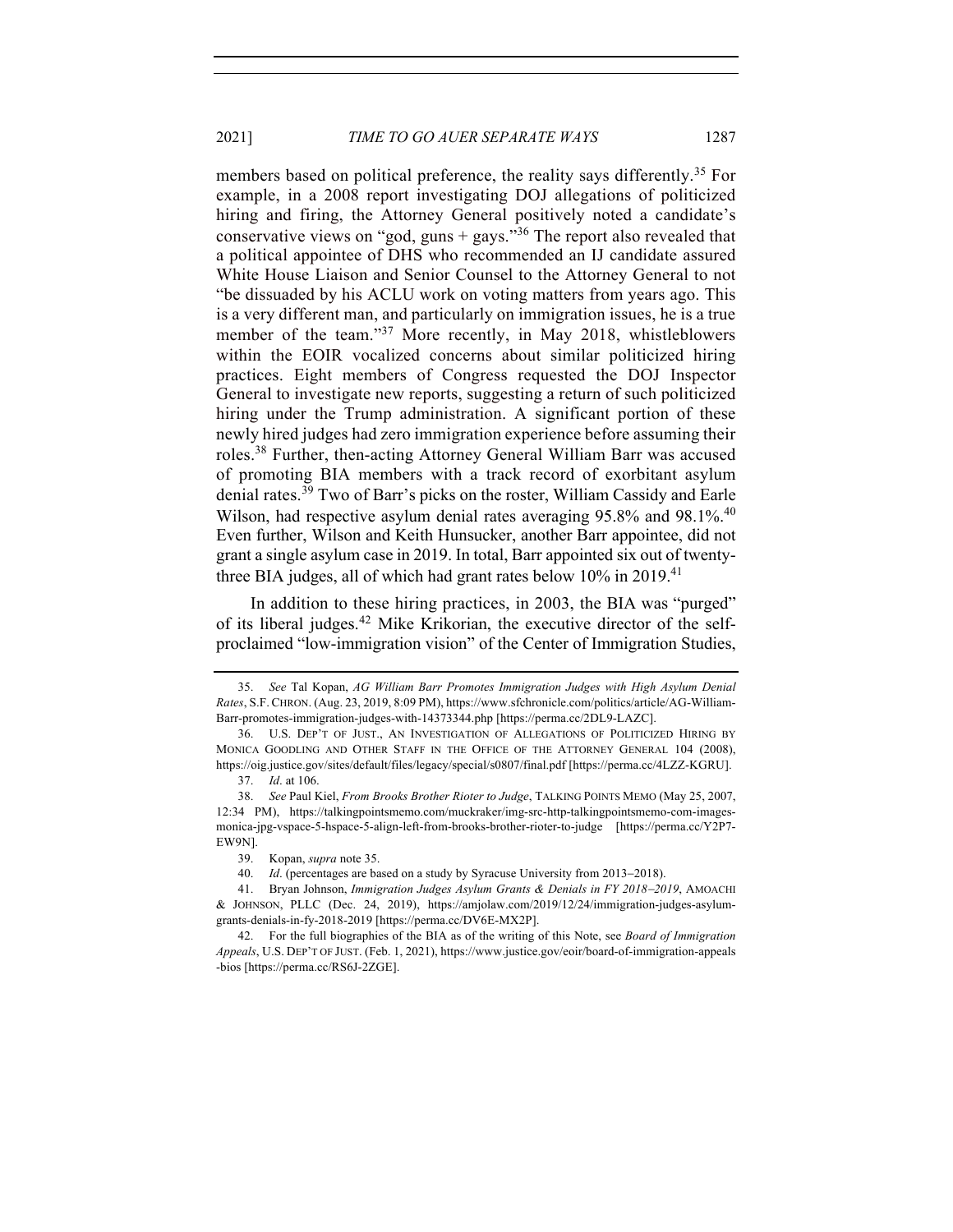defended such practices.<sup>43</sup> Krikorian denounced use of the word "purge," continuing on to claim that there is "nothing wrong" with removing "particular officials because of their pattern of decisions" given that they are merely civil servants who should "clearly represent the attorney general's views, since they are carrying out his responsibility."<sup>44</sup> There was no correction of this practice under the Obama administration, and, President Biden's immigration plan immediately preceding his inauguration lacked explicit mention of correcting these practices.<sup>45</sup>

Therefore, after this liberal "purge" combined with the failure to correct such practices and following Trump's inauguration, the BIA shifted even more so to the right. For example, board member Ed Grant served as a staff member to Rep. Lamar Smith, a Texas Republican with anti-immigrant views who also chaired the House Immigration Subcommittee. Further, the BIA's "most prolific judge under the Trump Administration,"<sup>46</sup> Garry Malphrus, made clear his preference for Republican leaders and their accompanying ideology. Malphrus, for example, rioted outside the Miami-Dade Elections Department, chanting and pounding on windows to stop the recount of ballots in the 2000 Bush versus Gore presidential election.<sup>47</sup> Malphrus's unwavering loyalty to the conservative agenda did not go unnoticed. In October 2019, Attorney General William Barr promoted Malphrus to the acting chairman of the BIA, nixing David Neal along the way. While Neal is also unsurprisingly conservative, what was more alarming was Neal's abrupt retirement amongst his pushback against Trump's immigration agenda.<sup>48</sup> By May 2020, Barr replaced Malphrus with David Wetmore, whose resume includes advising the White House Domestic Policy Council, specifically contributing to Trump's key immigration policies like the travel ban and family separation.<sup>49</sup> Further, the DOJ has also been accused of blatantly

<sup>43.</sup> *About the Center for Immigration Studies*, CTR. FOR IMMIG. STUD., https://cis.org/Center-For-Immigration-Studies-Background [https://perma.cc/YTH5-NP3X].

<sup>44.</sup> Ricardo Alonso-Zaldivar & Jonathan Peterson, *5 on Immigration Board Asked to Leave; Critics Call It a 'Purge*,*'* L.A. TIMES (Mar. 12, 2003, 12:00 AM), https://www.latimes.com/archives/laxpm-2003-mar-12-na-immig12-story.html [https://perma.cc/RKD8-JFGQ].

<sup>45.</sup> *The Biden Plan for Securing Our Values as a Nation of Immigrants*, JOEBIDEN.COM, https://joebiden.com/immigration [https://perma.cc/S7CE-2KEC].

<sup>46.</sup> Chase, *supra* note 5.

<sup>47.</sup> *Id.*; Kiel, *supra* note 38.

<sup>48.</sup> Katie Benner, *Top Immigration Judge Departs Amid Broader Discontent Over Trump Policies*, N.Y. TIMES (Sep. 13, 2019), https://www.nytimes.com/2019/09/13/us/politics/immigration-courtsjudge.html [https://perma.cc/LSG6-8AYG].

<sup>49.</sup> U.S. DEP'T OF JUST., EXEC. OFF. FOR IMMIGR. REV., EXECUTIVE OFFICE FOR IMMIGRATION REVIEW ANNOUNCES NEW BOARD OF IMMIGRATION APPEALS CHAIRMAN (May 29, 2020), https://www.justice.gov/eoir/page/file/1281596/download [https://perma.cc/ES9F-454E]; Felipe de la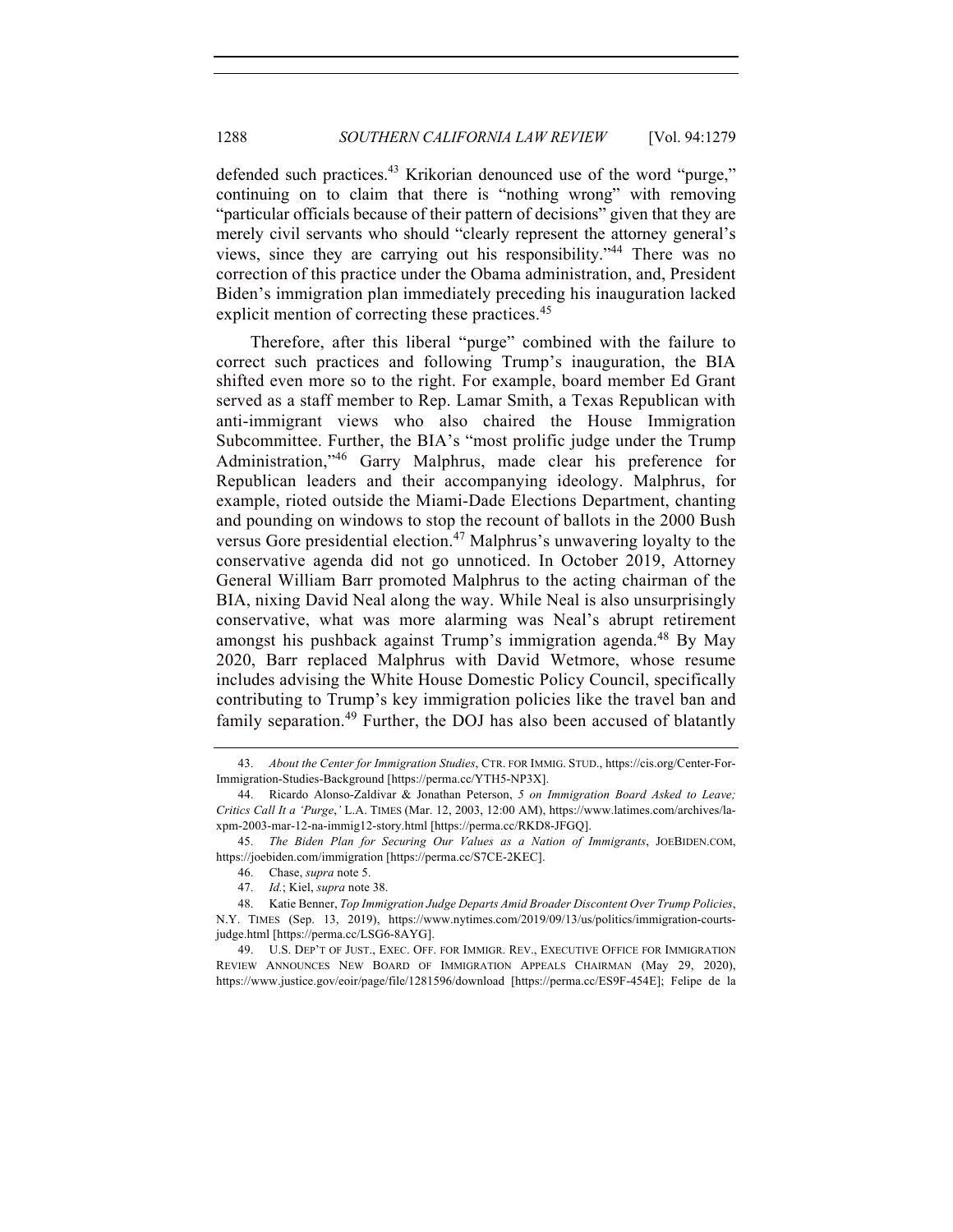racist acts, even attacking its own IJs through racist and anti-Semitic mentions in its newsletters.<sup>50</sup> It seems obvious that the DOJ should "enforce" [the] nation's laws against ethnic, racial and religious discrimination, not fan the flames of such hatred."<sup>51</sup>

The BIA's susceptibility to partisan conventions is not new. Conservative influence and ideology have permeated the agency for upwards of sixteen years, creating a deep-rooted problem not attributable to just one person. Nevertheless, the Trump administration presented a heightened threat. It is no secret that anti-immigrant rhetoric pumped through the veins of his administration.<sup>52</sup> For example, just based on conservative media's coverage, the mentions of immigration surged starting at the time of Trump's campaign launch in June 2015. Specifically, Fox News mentioned immigration within the context of "illegality" over 1,800 times in six months. Trump sent both the figurative and literal message himself, that "[w]hen somebody comes in, we must immediately, with no Judges or Court Cases, bring them back from where they came."53 It is therefore easy to imagine how this rhetoric only gained potency amongst agency officials specifically dedicated to policing the very area which he sought to restrict.<sup>54</sup> The IJs and BIA members are at the mercy of the Attorney General who in turn can be fired at will by the President. The requisite leverage was there to advance an agenda "of particular

51. Hauser, *supra* note 50.

52. *See generally*, *e*.*g*., Exec. Order No. 13,769, 82 Fed. Reg. 8,977 (Jan. 27, 2017); Trump v. Sierra Club, 140 S. Ct. 1 (2019) (stating that the Trump administration can use \$2.5 million in Pentagon money to build a barrier wall along the U.S. border with Mexico); Press Release, U.S. Dep't of Just., Attorney General Announces Zero-Tolerance Policy for Criminal Illegal Entry (April 6, 2018), https://www.justice.gov/opa/pr/attorney-general-announces-zero-tolerance-policy-criminal-illegal-entry [https://perma.cc/LS9E-VTPP]; Jason Zengerle, *How America Got to 'Zero Tolerance' on Immigration: The Inside Story*, N.Y. TIMES MAG. (July 16, 2019), https://www.nytimes.com/2019/07/16/magazine/ immigration-department-of-homeland-security.html [https://perma.cc/B4RX-6KTB].

53. Fabiola Cineas, *Donald Trump Is the Accelerant*, VOX (Jan. 9, 2021, 11:04 AM), https:// www.vox.com/21506029/trump-violence-tweets-racist-hate-speech [https://perma.cc/K58B-P5S9].

54. *See*, *e*.*g*., *President Trump's Executive Orders on Immigration and Refugees*, CTR. FOR MIGRATION STUD., https://cmsny.org/trumps-executive-orders-immigration-refugees [https://perma.cc/ EYK3-8Z5K] (citing multiple executive orders from Trump regarding immigration).

Hoz, *The Shadow Court Cementing Trump's Immigration Policy*, NATION (June 30, 2020), https://www.thenation.com/article/society/trump-immigration-bia [https://perma.cc/P28A-YB2G].

<sup>50.</sup> Christine Hauser, *Justice Department Newsletter Included Extremist Blog Post*, N.Y. TIMES (Aug. 23, 2019), https://www.nytimes.com/2019/08/23/us/justice-department-vdare-anti-semitic.html? module=inline [https://perma.cc/E5KP-3VYA]; Sonam Sheth, *The DOJ Sent Immigration Court Employees a Link to a Racist and Anti-Semitic Blog Post Attacking Immigration Judges*, INSIDER (Aug. 22, 2019, 2:44 PM), https://www.businessinsider.com/doj-sent-immigration-judges-racist-article-vdare-2019-8 [https://perma.cc/5KXG-BZZX]; Jack Rodgers, *Judges Balk at Anti-Semitic Post Promoted by Justice Department*, COURTHOUSE NEWS SERV. (Aug. 23, 2019), https://www.courthousenews.com/ judges-balk-at-anti-semitic-post-promoted-by-justice-department [https://perma.cc/RZ35-UDGM].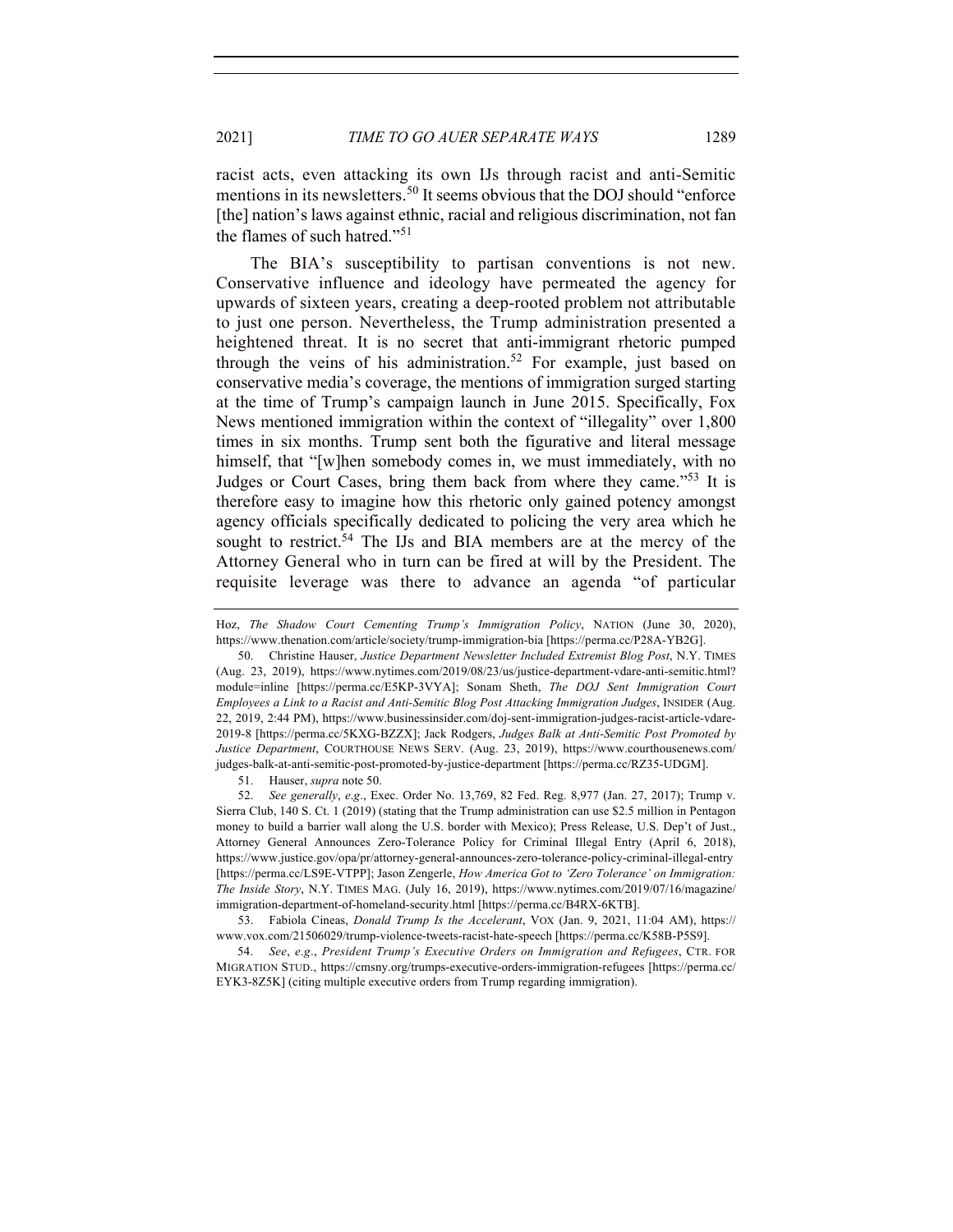importance to [Trump's] administration."<sup>55</sup>

#### C. DEVELOPMENT OF *AUER*

"*Seminole Rock-Auer* deference" or just "*Auer* deference" came to fruition in *Bowles v. Seminole Rock & Sand Co.* in 1945 and was later built upon in *Auer v. Robbins* in 1997.<sup>56</sup> Since then, courts have deferred to an agency's reasonable interpretation of a genuinely ambiguous regulation.<sup>57</sup> This deferential standard therefore bolsters agencies' capacities by entrusting, and therefore empowering, them with the role of interpretation.<sup>58</sup> Based on empirical findings, the courts' use of *Auer* deference often tips the scale in favor of the government. From 1993 to 2013, the government maintained an overall win rate of 74.36% when *Auer* was employed by U.S. courts of appeals cases.<sup>59</sup> Notably, the government won 76.39% of cases when the source of interpretation was an agency's own prior adjudication. The doctrine faced an overall increase in applicability from 2006 to 2016, especially in more historically conservative circuits.<sup>60</sup> The courts that withheld deference straightforwardly reasoned that the agency's interpretation was plainly erroneous, inconsistent with the regulation, or not the product of the agency's fair and considered judgment. Therefore, barring any unreasonable interpretations, the government could most likely expect a reviewing court to more readily defer to the agency's interpretation when *Auer* is at play. With that being said, the doctrine has not come without major backlash. The ultimate fear is that agencies will purposely promulgate opaque rules, leaving improper flexibility in rulemaking devoid of procedural protections.<sup>61</sup>

#### 1. A Brief Examination of *Kisor v. Wilkie*

In 2019, the Supreme Court had the opportunity to jettison *Auer*  deference once and for all, but declined to do so.62 In *Kisor v. Wilkie*, James Kisor found fault in *Auer* after failing to secure retroactive benefits for his post-traumatic stress disorder ("PTSD") based on the Department of Veteran

<sup>55.</sup> Chase, *supra* note 5 ("[T]he BIA for the past 16 years and counting has been devoid of any liberal members.").

<sup>56.</sup> *See generally* Auer v. Robbins, 519 U.S. 452 (1997).

<sup>57.</sup> *Id*.

<sup>58.</sup> *Id*.

<sup>59.</sup> Yeatman, *supra* note 8, at 545.

<sup>60.</sup> Cynthia Barmore, Note, Auer *in Action: Deference After Talk America*, 76 OHIO ST. L.J. 813, 816–17 (2015); Daniel E. Walters, *The Self-Delegation False Alarm: Analyzing* Auer *Deference's Effects on Agency Rules*, 119 COLUM. L. REV. 85, 102 (2019).

<sup>61.</sup> Walters, *supra* note 60, at 91.

<sup>62.</sup> Kisor v. Wilkie, 139 S. Ct. 2400, 2408 (2019).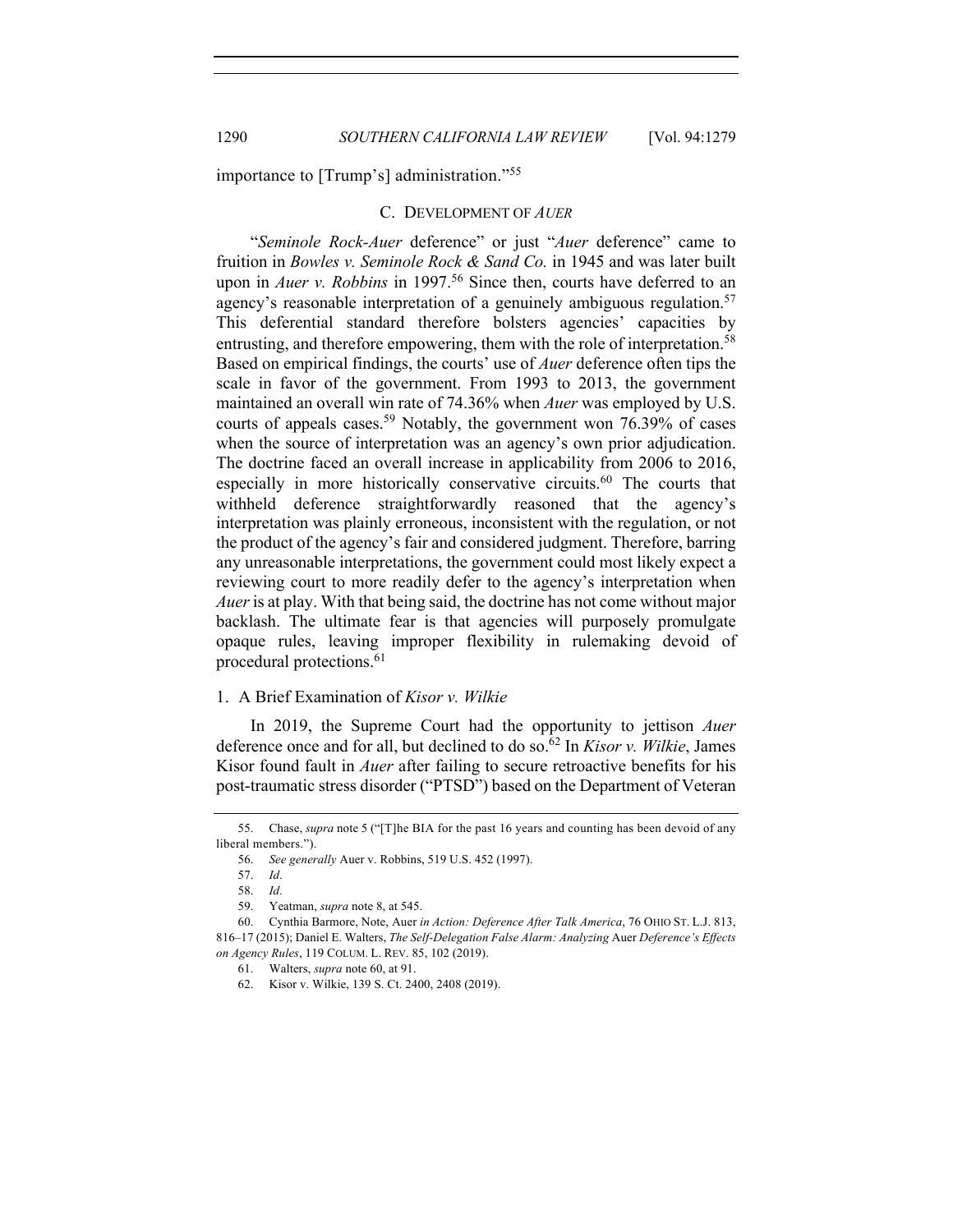Affairs' ("VA") interpretation of its own ambiguous regulation. The regulation at issue allowed the VA to grant benefits retroactively so long as "relevant" records of Kisor's PTSD existed, though were not considered, at the time of the initial denial. $63$  A single administrative judge on the Board of Veterans' Appeals agreed with the VA that Kisor's records were not "relevant" because they did not mention the reasoning for the denial—that Kisor did not have PTSD. Upon review, the Court of Appeals for the Federal Circuit decided *Auer* deference was warranted. The Federal Circuit sided with the VA's interpretation, leaving Kisor defenseless against the agency's unfavorable interpretation. Citing "intolerable unpredictability" and separation of powers concerns, Kisor called on the Supreme Court to kill *Auer* once and for all.<sup>64</sup> The Court, however, withheld from overruling *Auer*, and instead chipped away at the doctrine's applicability by clarifying the preconditions that will warrant deference.

Kisor argued primarily that *Auer* undermines the safeguards of the Administrative Procedure Act ("APA"), incentivizes inconsistent agency action, and violates separation of powers principles.<sup>65</sup> The Court did not entertain Kisor's statutory concerns with respect to the APA because the standard of judicial review is not specified.<sup>66</sup> Focusing on Kisor's constitutional and policy arguments against *Auer*, the Court rejected Kisor's contention that *Auer* incentivizes agencies to circumscribe formal procedures through vague rulemaking.<sup>67</sup> The Court refuted Kisor's separation of powers concerns and went on to clarify *Auer*'s proper role and applicability.<sup>68</sup>

Justice Elena Kagan, delivering the majority opinion for the Court, reinforced the notion that *Auer* deference "is potent in its place, but cabined in its scope."<sup>69</sup> Justice Kagan emphasized that *Auer* is worth keeping, especially considering the rebuttable presumption that, when Congress delegated lawmaking powers to agencies, Congress also implicitly intended that agencies interpret their own regulations.<sup>70</sup> The premise follows that if a regulation is unclear, go straight to the originating source. Justice Kagan highlighted this idea through a relatable analogy: "[I]f you don't know what

<sup>63.</sup> *See* 38 C.F.R. § 3.156(c)(1) (2021).

<sup>64.</sup> Brief for Petitioner at 36, *Kisor*, 139 S. Ct. 2400 (No. 18-15).

<sup>65.</sup> *Id*. at 21-23. Kisor also addressed stare decisis concerns by arguing that overruling precedent is warranted in this situation. Kisor further argued that *Auer* is inconsistent with the APA because deferring to an agency's interpretation impedes the APA's judicial review provision.

<sup>66.</sup> *Kisor*, 139 S. Ct. at 2407.

<sup>67.</sup> *Id.* at 2421.

<sup>68.</sup> *Id.* at 2422–23.

<sup>69.</sup> *Id.* at 2408.

<sup>70.</sup> Martin v. Occupational Safety & Health Rev. Comm'n, 499 U.S. 144, 151 (1991).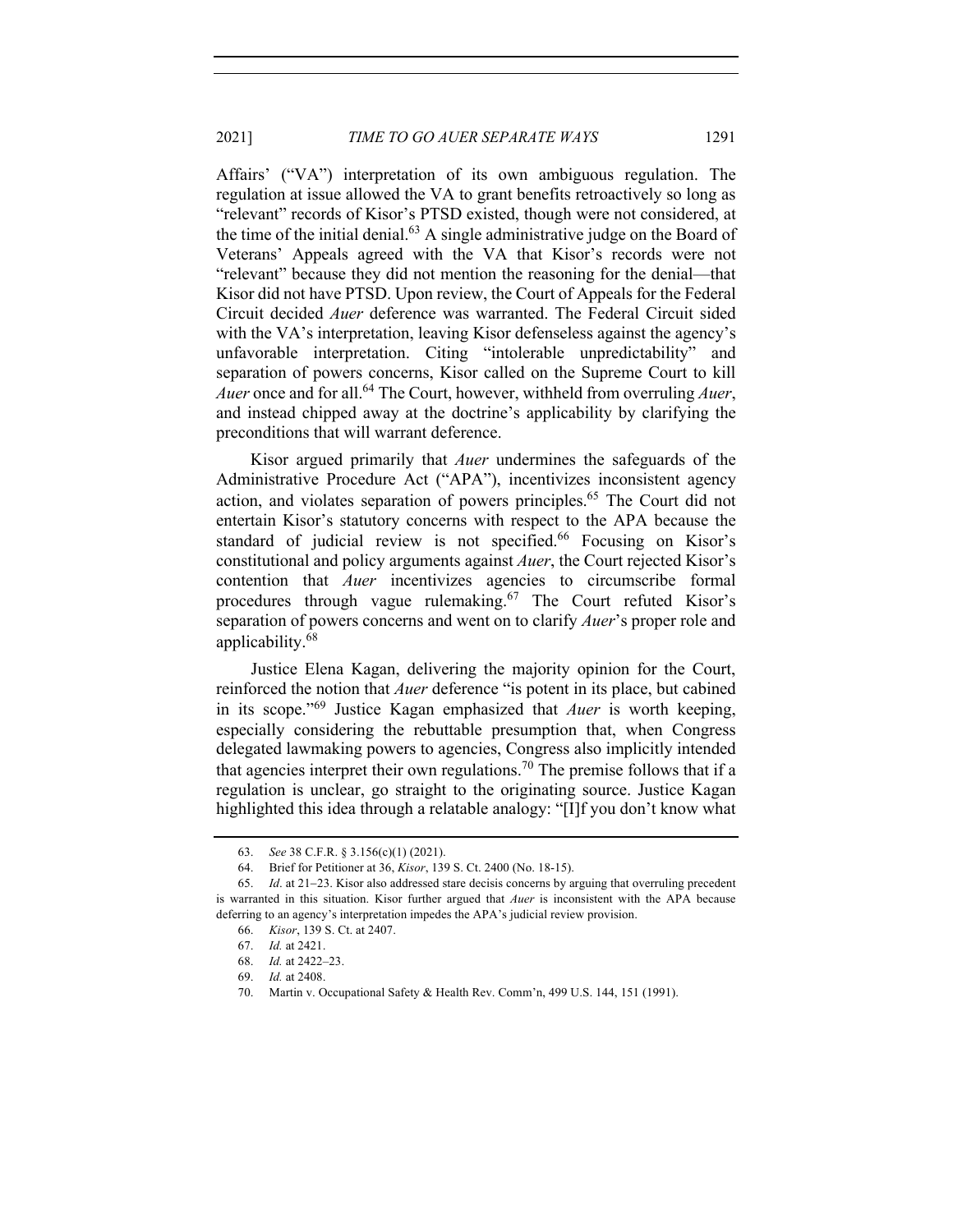some text (say, a memo or an e-mail) means, you would probably want to ask the person who wrote it. And for the same reasons, we have thought, Congress would too (though the person is here a collective actor)."<sup>71</sup> Justice Stephen Breyer voiced this same concern, his main point being that judges are neither suited nor equipped to interpret highly technical, regulatory nuance. Breyer pointed to an FDA regulation that was clarified by the FDA to mean "a particular compound should be treated as a single new active moiety, which consists of a previously approved moiety, joined by a nonester covalent bond to a lysine group."<sup>72</sup> Breyer point-blank asked the petitioner at oral argument, "Do you know how much I know about that?"73

To effectuate this principle, the Court set out what is essentially a fivepart test to determine whether *Auer* deference is warranted:<sup>74</sup>

(1) A regulation must be "genuinely ambiguous," even after the reviewing body employs "all [the] 'traditional tools' of interpretation."75

(2) The agency's interpretation of the regulation must be reasonable.<sup>76</sup>

(3) A court must make "an independent inquiry into whether the character and context of the agency interpretation entitles it to controlling weight."<sup>77</sup> The " 'agency's interpretation must in some way implicate its substantive expertise.' That is because, Kagan explains, '[w]hen the agency has no comparative expertise in resolving a regulatory ambiguity, Congress presumably would not grant it that authority.'  $\frac{1}{2}$ <sup>78</sup>

(4) The agency's interpretation must be "authoritative" or from an "official position," rather than an "ad hoc statement not reflecting the agency's views. . . . The interpretation must at the least emanate from those actors, using those vehicles, understood to make authoritative policy in the relevant context."<sup>79</sup>

(5) "The agency's regulatory interpretation must reflect 'fair and

<sup>71.</sup> *Kisor*, 139 S. Ct. at 2412.

<sup>72.</sup> Transcript of Oral Argument at 10, *Kisor*, 139 S. Ct. 2400 (No. 18-15).

<sup>73.</sup> *Id*.; *see* Amy Howe, *Opinion Analysis: Justices Leave Agency Deference Doctrine in Place – with Limits (Updated)*, SCOTUSBLOG (June 26, 2019, 1:20 PM), https://www.scotusblog.com/2019/06/ opinion-analysis-justices-leave-agency-deference-doctrine-in-place [https://perma.cc/JS35-599Y].

<sup>74.</sup> *See* Christopher J. Walker, *What Kisor Means for the Future of Auer Deference: The New Five-Step Kisor Deference Doctrine*, YALE J. ON REG. (June 26, 2019), http://yalejreg.com/nc/what-kisormeans-for-the-future-of-auer-deference-the-new-five-step-kisor-deference-doctrine [https://perma.cc/R 38K-K4KF] ("[T]he first two steps [are] functionally the same as the two *Chevron* deference steps . . . .").

<sup>75.</sup> *Id.*

<sup>76.</sup> *Id.*

<sup>77.</sup> *Id.*

<sup>78.</sup> *Id.*

<sup>79.</sup> *Id.*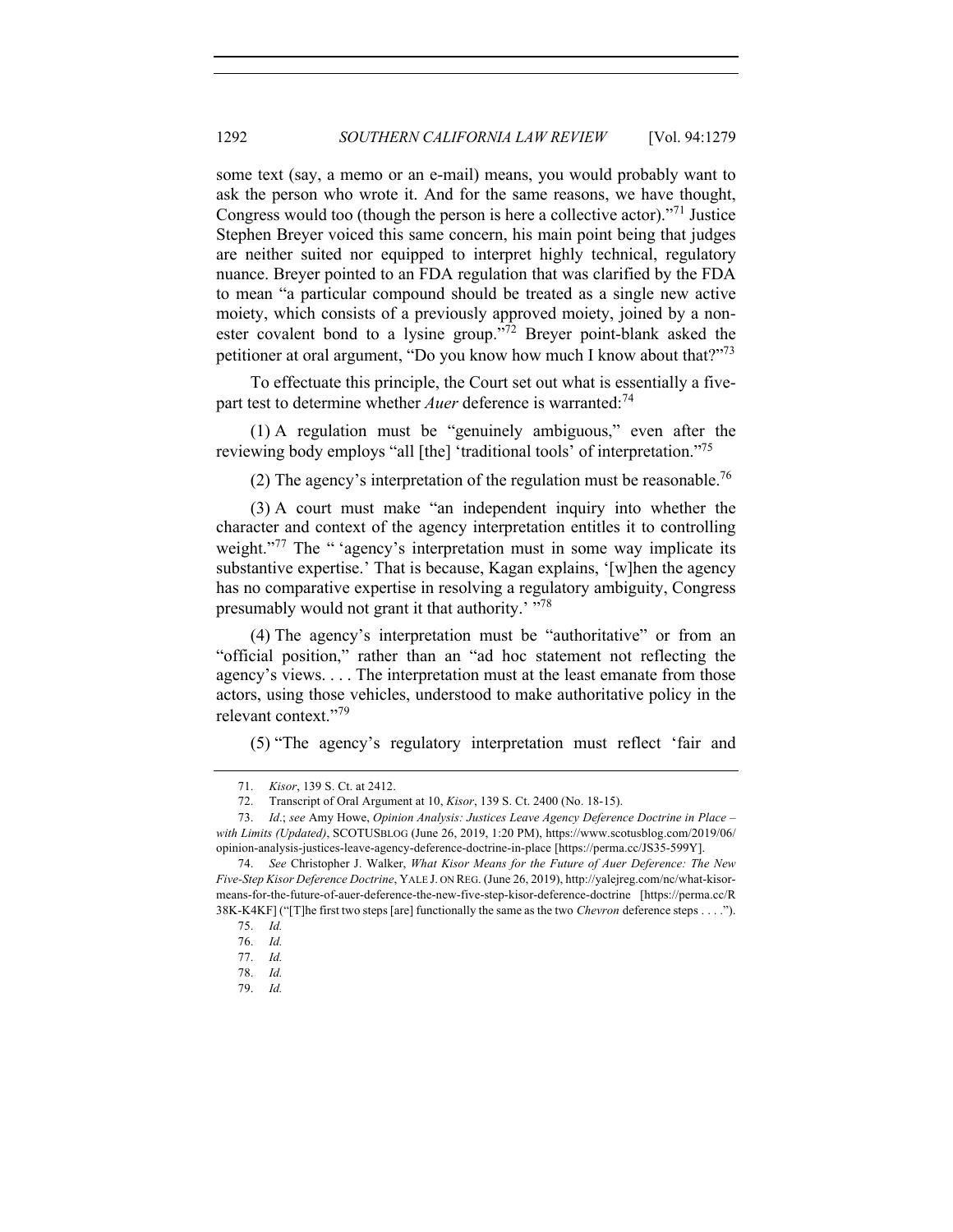considered judgment'—not an *ad hoc* litigating position or otherwise an interpretation that causes regulated entities unfair surprise  $\dots$ ."<sup>80</sup>

Applying this test to the facts of *Kisor*, the Court remanded the case in part because "the Federal Circuit jumped the gun in declaring the regulation ambiguous," thus violating the first step of determining whether *Auer* deference is appropriate. $81$ 

Writing in concurrence, Justice John Roberts made a concerted effort to reconcile the majority and the concurring opinions. Although a partisan split would not be considered particularly unusual in the current political climate, he claimed that "the distance between the majority and Justice Gorsuch is not as great as it may initially appear."<sup>82</sup>

At the other end of the partisan gulf, Justice Neil Gorsuch delivered a concurrence but penned what felt like a dissent due to his stark disagreement with the "maim[ing]" of *Auer*.<sup>83</sup> He responded to Justice Kagan's public policy considerations and concerns about separation of powers. Justice Gorsuch predicted that this "zombified" version of *Auer* will force future "litigants and lower courts to jump through needless and perplexing new hoops and in the process deny the people the independent judicial decisions they deserve."84 Gorsuch makes clear that the judiciary is the better suited interpreter. Justice Brett Kavanaugh briefly concurred, primarily citing Justice Gorsuch's critique of the majority's decision and rationale. Adding to the disdain for *Auer*, Justice Kavanaugh analogized the deferential doctrine to baseball, claiming that "[u]mpires in games at Wrigley Field do not defer to the Cubs manager's in-game interpretation of Wrigley's ground rules," and "[s]o too here."<sup>85</sup>

#### 2. Where Does *Auer* Stand Now?

Shortly before *Kisor*, an administrative law scholar posed the question: "Why doesn't the *Auer* doctrine provide the same sorts of procedural assurances as the *Chevron* doctrine given that the two principles share a common justification and effect?"86 Looking to make sense of this new decision, some now argue that the Court responded to this call for the "Chevronization of *Auer*." Set out in the 1984 case *Chevron U.S.A. Inc. v.*

<sup>80.</sup> *Id.* Unfair surprise is an existing exception to *Auer* deference. *See* Christopher v. SmithKline Beecham Corp., 567 U.S. 142, 156-58 (2012).

<sup>81.</sup> Walker, *supra* note 74.

<sup>82.</sup> Kisor v. Wilkie, 139 S. Ct. 2400, 2424 (2019) (Roberts, J., concurring).

<sup>83.</sup> *Id*. at 2425 (Gorsuch, J., concurring).

<sup>84.</sup> *Id*.

<sup>85.</sup> *Id*. at 2448 (Kavanaugh, J., concurring).

<sup>86.</sup> Yeatman, *supra* note 8, at 528.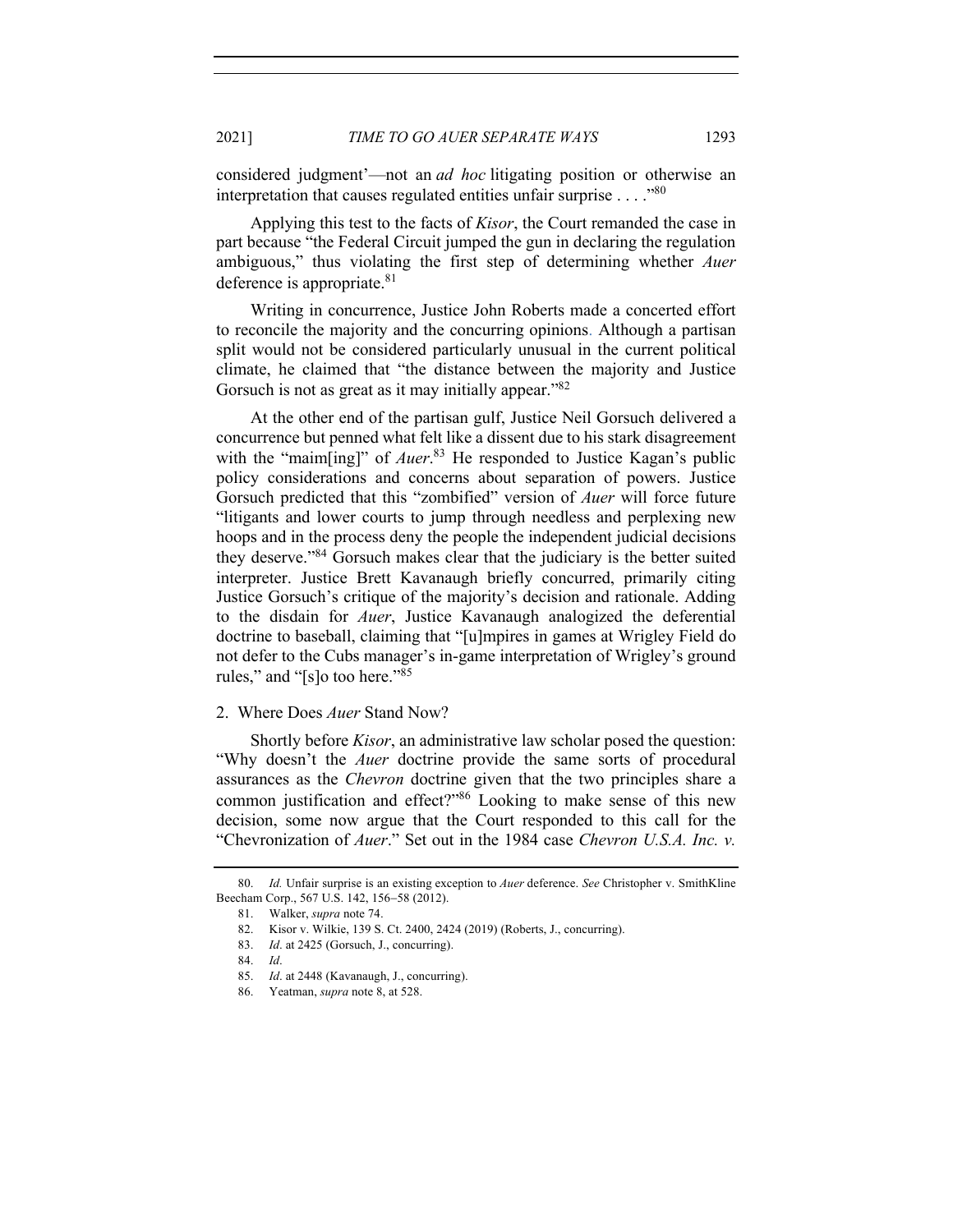*Natural Resources Defense Council*, *Inc.*, *Chevron* deference requires a twostep test to defer to an administrative agency's interpretation of an ambiguous *statute*. <sup>87</sup> An agency is granted *Chevron* deference if the court concludes that Congress "left space [ambiguity] for the agency to promulgate binding policy and the agency's determination is not unreasonable."<sup>88</sup> This bears strong resemblance to steps one and two set forth in *Kisor*. Under *Auer*, courts are now similarly instructed to evaluate (1) the level of ambiguity, and (2) the reasonableness of the interpretation. Sensing the Court's historical preference to defer to the government, Justice Kagan cautioned step two "is a requirement an agency can fail."<sup>89</sup>

The Court referred to administrative agencies homogeneously, failing to recognize their diverse purposes and associated implications. Thus, any differentiation, such as whether *Kisor* was a Chevronization of *Auer* or merely a restatement of preexisting case law, was left to another day. To illustrate when *Auer* deference "works," Justice Kagan cited to different agencies, but failed to single out the BIA. Although broad regulatory powers afforded by *Auer* can potentially provide agencies with the requisite "flexibility to deal with all of the permutations that confront them," this flexibility is not necessarily desirable for all agencies.<sup>90</sup> In fact, *Auer*'s passing of "the laboring oar" to the BIA in interpreting its own regulations improperly swaps procedural safeguards for the sake of practical need.<sup>91</sup> Administrative law scholar Jack M. Beermann argues that the "dismissal of necessity as an adequate justification for the administrative state is simply unconvincing to anyone whose eyes are open to the realities of the modern world."<sup>92</sup> However, he too overgeneralizes. Even if you believe *Auer*'s abolition deprives other agencies of a tool that facilitates judicial review, increases predictability, and ensures political accountability, this does not ring true for immigration.<sup>93</sup> The Court's formulation of a five-part test blatantly ignores the distinct problem of deference to a politically motivated group.

<sup>87.</sup> Chevron U.S.A. Inc. v. Nat'l Res. Def. Council, Inc., 467 U.S. 837, 844 (1984).

<sup>88.</sup> Brief of Professors of Administrative Law & Federal Regulation as Amici Curiae in Support of Neither Party at 3–4, *Kisor*, 139 S. Ct. 2400 (No. 18-15).

<sup>89.</sup> *Kisor*, 139 S. Ct. at 2416.

<sup>90.</sup> Jack M. Beermann, *The Never-Ending Assault on the Administrative State*, 93 NOTRE DAME L. REV. 1599, 1651 (2018).

<sup>91.</sup> *See Kisor*, 139 S. Ct. at 2413.

<sup>92.</sup> Beermann, *supra* note 90, at 1651.

<sup>93.</sup> *See* Barmore, *supra* note 60, at 816-17.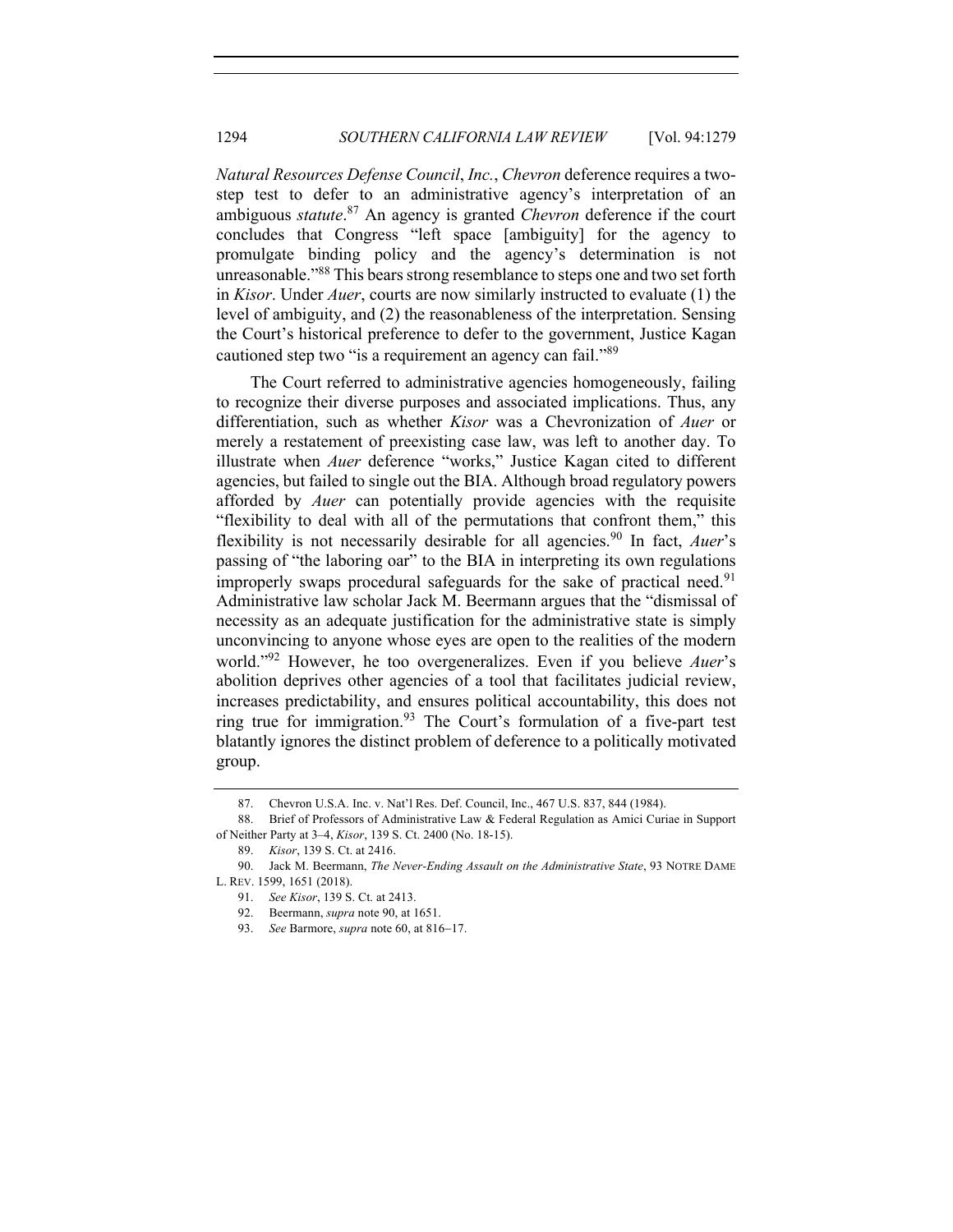#### D. THE BIA & *AUER*

## 1. *Auer*'s Application

On appeal, board members rely on the application of various immigration regulations to individual cases. Therefore, if driven by an anti-immigration agenda, a self-serving interpretation of an ambiguous regulation can go a long way in expanding the preexisting power to restrict immigration through denials. Cue *Auer* deference. According to a 2015 study of the relationship between *Auer* deference and administrative agencies, the Department of Labor and the BIA requested *Auer* deference more than any other agency.<sup>94</sup> While once considered a "super deference" doctrine, its overall power has since diminished slightly.95 Nevertheless, the stain of the Trump administration's aggressive, anti-immigrant agenda coupled with the BIA's continued reliance on *Auer* directly threatens immigrants' fair chance at liberty "super deference" or not.

*Auer*'s application plays out differently depending on the circuit. In historically conservative circuits, such as the Fifth, Eighth, and Eleventh, *Auer* deference is granted more often than in the Ninth and D.C. Circuits.<sup>96</sup> In less deferential circuits, judicial interference has provided somewhat of a backstop to inconsistent interpretations. For example, in *Gomez v. Lynch*, the court denied deference to the BIA. $97$  The court opted to review the relevant regulation de novo because "contradictory interpretations show that [the BIA's] current litigation position does not represent the agency's considered and expertise-driven judgment as to the correct reading ...."<sup>98</sup> Unfortunately, these interceptions are few and far between. Courts that fail to interfere mostly invoke *Auer* as a "shortcut to avoid lengthy regulatory analysis or conclude that the agency's position is a reasonable exercise of discretion to decide an unanswered policy question."99 To this end, some courts will even warrant *Auer* deference to a single-member, nonprecedential BIA decision.100 As seen in *Mansour v. Holder*, the Eighth Circuit extended

<sup>94.</sup> *Id*. at 830. Despite the magnitude of these requests, not every circuit defers to agencies under *Auer* when requested. *See* Gourzong v. Att'y Gen. U.S., 826 F.3d 132, 136 n.2 (3d Cir. 2016) (describing split of authority and collecting cases).

<sup>95.</sup> Yeatman, *supra* note 8, at 547.

<sup>96.</sup> Barmore, *supra* note 60, at 830.

<sup>97.</sup> Gomez v. Lynch, 831 F.3d 652, 656 (5th Cir. 2016).

<sup>98.</sup> *Id*. at 658; *see also* Morales v. Barr, No. 19-1999 (7th Cir. 2020) (declining to grant *Auer* deference to Attorney General Sessions's self-certified precedential decision because the plain text of the regulation at issue was not ambiguous).

<sup>99.</sup> Barmore, *supra* note 60, at 816.

<sup>100.</sup> Gomez, 831 F.3d at 655 n.1; *cf*. Lezama-Garcia v. Holder, 666 F.3d 518, 532 (9th Cir. 2011) (denying deference to a single-member BIA panel's interpretation of BIA regulations).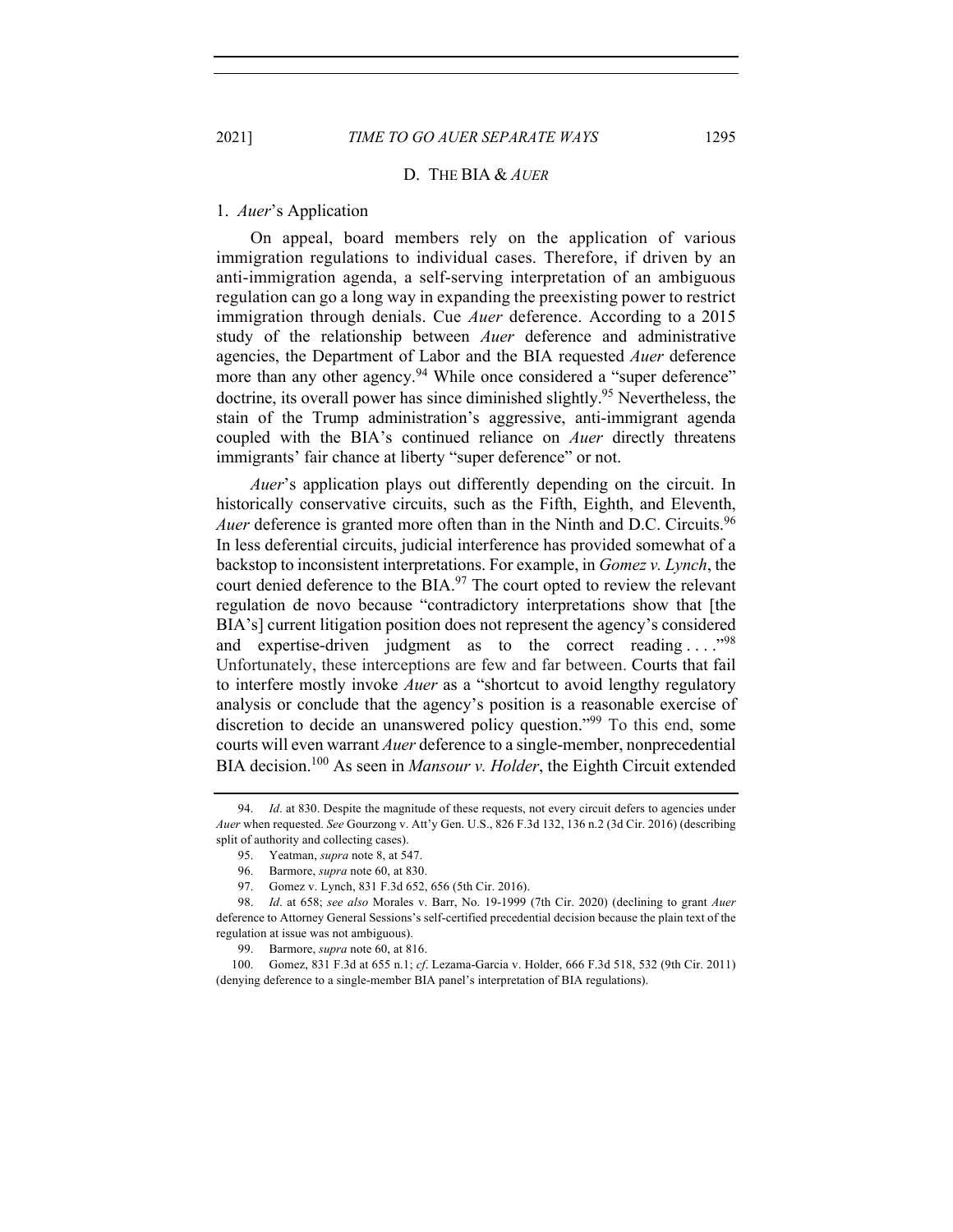*Auer* deference to a regulatory interpretation in an unpublished BIA decision.101 Further, in *Zhang v. Holder*, the Second Circuit deferred to the BIA to interpret the BIA's scope of jurisdiction to grant a motion to reopen where the movant has already been removed from the U.S.<sup>102</sup> Thus, under *Auer*, the BIA's precedential adjudication controlled. Despite recognizing its flaws, the court was operating within the confines of *Auer* and could not find the BIA's construction plainly erroneous.<sup>103</sup> In effect, immigrants who could normally appeal to the BIA involuntarily forfeit this right upon removal to their home country. The court dabbled in the hypothetical that without *Auer*, it might reach a different conclusion than that of the BIA. And as circuit courts commonly warrant deference to BIA decisions, "humane interpretations of the immigration laws have become harder to come  $bv.$ "<sup>104</sup>

## 2. Partisan Upside Down

While perhaps not as plainly contentious as issues surrounding gun reform and reproductive rights, the mere existence of administrative agencies lies at the center of a long-standing, structural debate amongst liberals and conservatives.<sup>105</sup> Proponents, usually liberal, believe administrative agencies serve a pragmatic role in developing a robust government—one that is required to navigate the unforeseen complexities associated with modern life. In other words, proponents believe federal agencies lie "at the very core" of the mechanisms dedicated to advancing "our nation closer to the more perfect union envisioned by the Constitution."106 Thus, from this perspective, *Auer*'s existence is underpinned by the primary purpose of administrative agencies—efficient and effective enforcement of legislative acts. Under *Auer*, agencies can clarify preexisting regulations without the formal, arguably debilitating

105. *See* Jerry L. Mashaw, *The American Model of Federal Administrative Law: Remembering the First One Hundred Years*, 78 GEO. WASH. L. REV. 975, 975 (2010) ("[E]ven in 1887, the notion that the federal government was inert and that laissez faire was dominant was under attack.").

106. Nelson L. Barrette, *In Defense of the Administrative State*, HARV. CRIMSON (Mar. 6, 2017), https://www.thecrimson.com/column/nelsons-rum/article/2017/3/6/barrette-in-defense-of-the-

administrative-state [https://perma.cc/9EFB-335D]; *see Administrative Agency Law and Legal Definition*, U.S. LEGAL, https://definitions.uslegal.com/a/administrative-agency [https://perma.cc/7BQ8- WDNZ]; COOPER, *supra* note 1, at 18 ("It is fairer to say that administrative tribunals have been availed of as a valuable assistance to hard-pressed and overburdened legislatures and judiciaries.").

<sup>101.</sup> Mansour v. Holder, 739 F.3d 412, 414, 417 (8th Cir. 2014).

<sup>102.</sup> Xue Yong Zhang v. Holder, 617 F.3d 650, 652 (2d Cir. 2010) (citing 8 C.F.R. § 1003.2(d)).

<sup>103.</sup> *Id*. at 660.

<sup>104.</sup> Chase, *supra* note 5. Further, an analysis of *Auer*'s application after *Kisor* demonstrates that the circuit courts' interpretations of the five part test have been inconsistent, and even contradictory. *See* Daniel Lutfy, *Auer 2.0: The Disuniform Application of Auer Deference After* Kisor v. Wilkie, 88 FORDHAM L. REV. 2011 (2020).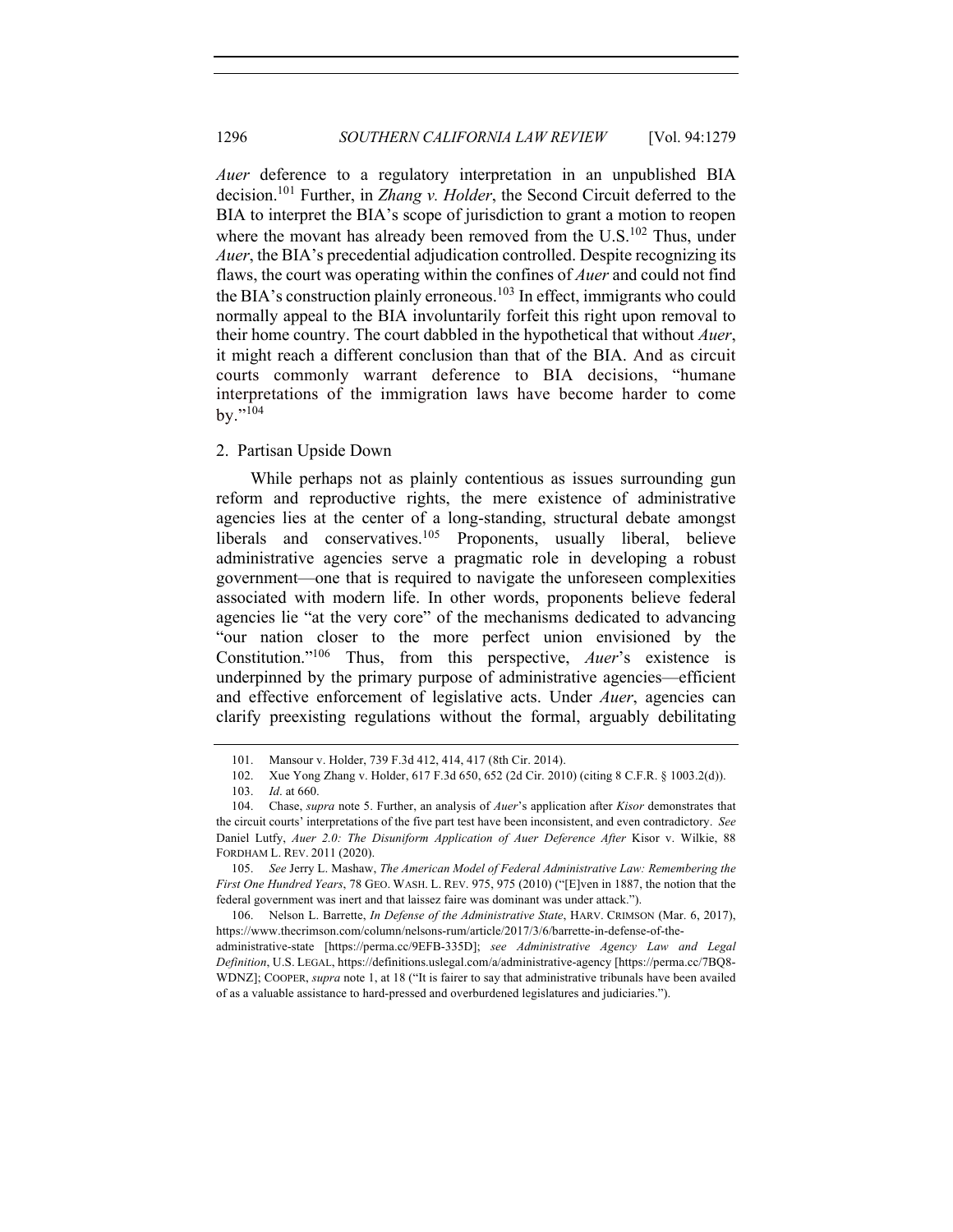procedures required for rulemaking.<sup>107</sup> Despite these practical benefits, critics of the doctrine strongly call for *Auer*'s demise. These typically conservative, antiregulatory theorists argue that administrative agencies exceed the confines of power laid out by the Founding Fathers.<sup>108</sup> For these critics, "deconstruction" of the administrative state is necessary to dismantle the "soft tyranny" threatening our constitutional structure.<sup>109</sup> Put differently, these critics believe "lawmaking and law-exposition must be distinct."<sup>110</sup> Perhaps such disdain is self-evident in the appellation: the "headless fourth branch of government."<sup>111</sup>

No matter which side you land on, the debate must be viewed in light of the larger battle between powerful influencers looking to orchestrate government policy and the people dependent on the government's protection from said orchestrators.<sup>112</sup> If a President cannot advance their policy through presidential power or a lame-duck Congress, administrative agencies present an alternative route. While Congress generally attempts to insulate agencies from presidential control, for example by restricting the power to direct and discharge agency heads, Congress continues to delegate authority to agencies.113 This explains why administrative agencies were essential in implementing "innovative social programs" during Reconstruction, the New Deal, and the Great Society, arguably the "three most important spurts of political and economic imagination in American history."114 Therefore, for purposes of effectiveness, Congress delegates the quasi-legislative and quasi-judicial authority to effectuate the policy governing our daily lives. Ideally, agencies would be packed with experts in their respective fields to

110. John F. Manning, *Constitutional Structure and Judicial Deference to Agency Interpretations of Agency Rules*, 96 COLUM. L. REV. 612, 654 (1996).

<sup>107.</sup> Walters, *supra* note 60, at 87. However, " 'most American academic students of administrative law have been overly enamored of the formal beauty of the notice-and-comment process' and have 'reiterated unanimously over the years that agencies are free to choose between rulemaking and other forms of agency action for making policy.' " *Id*. at 87 n.2 (quoting E. Donald Elliott, *Re-Inventing Rulemaking*, 41 DUKE L.J. 1490, 1491–92 (1992)).

<sup>108.</sup> Beermann, *supra* note 90, at 1634; *see, e*.*g*., Exec. Order No. 13,771, 82 Fed. Reg. 9,339 (Feb. 3, 2017) (Reducing Regulation and Controlling Regulatory Costs).

<sup>109.</sup> Beermann, *supra* note 90, at 1626; Chuck DeVore, *The Administrative State Is Under Assault and That's a Good Thing*, FORBES (Nov 27, 2017, 1:53 PM), https://www.forbes.com/sites/chuckdevore/ 2017/11/27/the-administrative-state-is-under-assault-and-thats-a-good-thing/#3bd78e3a393c [https://per ma.cc/F8CT-C2PT].

<sup>111.</sup> Beermann, *supra* note 90, at 1599.

<sup>112.</sup> Brief of Amicus Curiae Senator Sheldon Whitehouse in Support of Respondent at 3, Kisor v. Wilkie, 139 S. Ct. 2400 (2019) (No. 18-15).

<sup>113.</sup> Beermann, *supra* note 90, at 1626 (noting that Congress has tried to restrict "the President's power to direct and discharge agency heads, but successes in these efforts have been few and far between").

<sup>114.</sup> Barrette, *supra* note 106.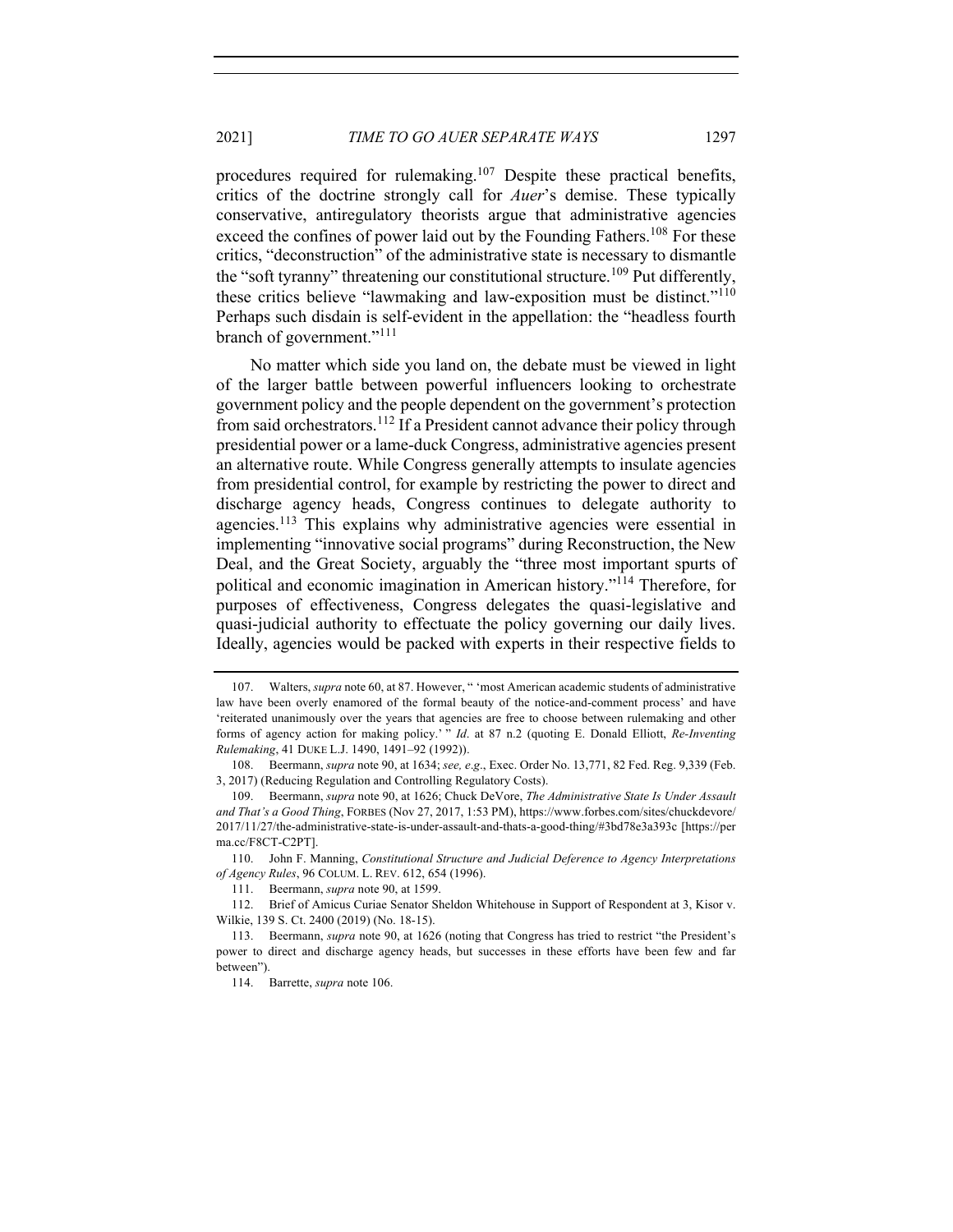ease legislative and enforcement burdens, while also ensuring those regulations achieve maximum potential with the oversight of those most knowledgeable of them.

Senator Sheldon Whitehouse specifically called out the conservatives' war on *Auer* deference as a "larger strategy to disable public interest regulation."<sup>115</sup> With that being said, pushing a political agenda through administrative agencies is not exclusive to conservatives. The Obama administration, for example, promulgated regulations which entrusted the Environmental Protection Agency with carrying out his climate agenda of reducing carbon dioxide emissions irrespective of Congress's inaction. While Trump's lower federal court and U.S. Supreme Court appointees share a disdain for the administrative state, Trump utilized federal agencies to advance his policies as well. Justice Gorsuch, for example, believes that the regulatory state "poses a grave threat to our values of personal liberty," and Justice Kavanaugh also criticizes the empowerment of the executive branch's unelected employees.<sup>116</sup> Despite this anti-regulatory rhetoric, the Trump administration chose to invoke regulatory powers to implement restrictionist, anti-immigration policies.<sup>117</sup>

Nevertheless, an unsuspecting political alliance occurs when immigration and administrative agency deference collide. Immigration advocates who are typically pro-regulatory find common ground with antiregulatory theorists who are typically anti-immigration. This is because there is a very real concern that agencies can change course midstream in the immigration context<sup>118</sup> and present an inconsistency that is inherently dangerous to the regulated public. The conservative argument against *Auer* deference in general posits that if agencies know that they will win most cases involving their interpretations of preexisting rules, then they have

<sup>115.</sup> Tucker Higgins, *This Big Supreme Court Case Has United Business*, *Labor and Immigration Groups*. *But Some See a Right Wing Attack on Government Regulation*, CNBC (Mar. 21, 2019, 2:16 PM), https://www.cnbc.com/2019/03/21/supreme-court-case-set-for-argument-unites-unusual-coalition.html [https://perma.cc/U4UL-CKDV].

<sup>116.</sup> Lisa Needham, *How a Brand-New Executive Order Could Seat Judges Who Are Eager to Deny Immigrants Rights*, REWIRE NEWS GROUP (July 11, 2018, 1:18 PM), https://rewire.news/article/2018/07/ 11/how-a-brand-new-executive-order-could-seat-judges-who-are-eager-to-deny-immigrants-rights [http s://perma.cc/BE4Z-2EGV].

<sup>117.</sup> *Id.*; Robert J. Samuelson, *The Administrative State Is Huge*, *and It's Only Getting Bigger*, WASH. POST (Mar. 5, 2017), https://www.washingtonpost.com/opinions/the-administrative-state-ishuge-and-its-only-getting-bigger/2017/03/05/bb388e28-003a-11e7-99b4-9e613afeb09f\_story.html [https://perma.cc/5VLQ-P36T].

<sup>118.</sup> Brief for Amici Curiae the National Immigrant Justice Center & the American Immigration Lawyers Ass'n in Support of Petitioner at 12, Kisor v. Wilkie, 139 S. Ct. 2400 (2019) (No. 18-15) [hereinafter NIJC Brief].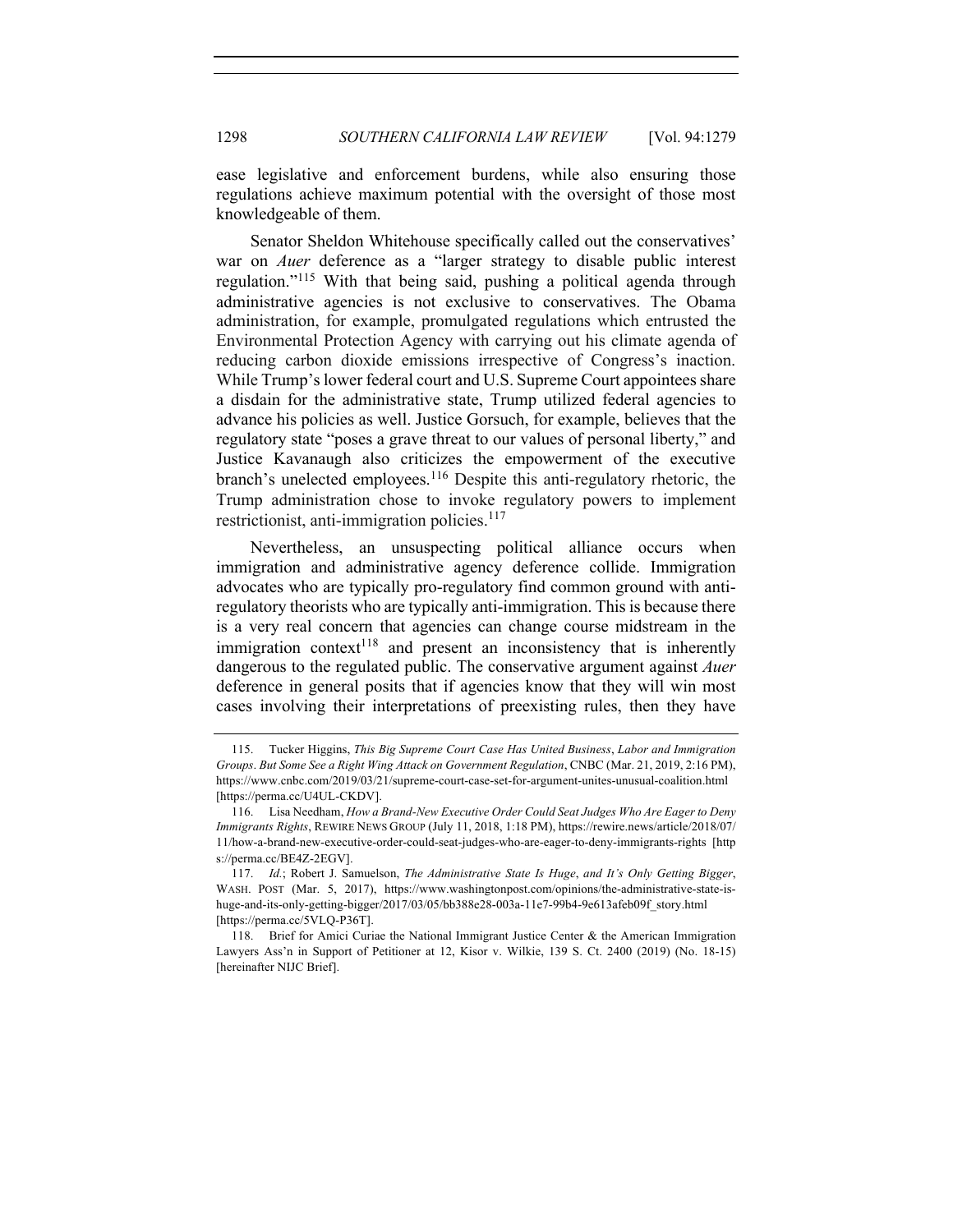strong incentives to write vague rules in the first instance.<sup>119</sup> This uniquely aligns with the conservative ideology that (1) agencies should not be given this power in the first place, and (2) when they are illegitimately given this authority, agencies create inconsistency by deliberately writing vague regulations.

What further lays the foundation to this twilight zone, however, is that an anti-immigrant agenda and an anti-regulatory agenda are at odds. The idea is that expanding regulatory power, including a more deferential standard, allowed for Trump and his appointees, for example, in the executive branch to carry out restrictive immigration policies with limited judicial pushback. But, as mentioned before, conservatives strongly condemn the administrative state. Further, one could also imagine immigration rights advocates almost never siding with conservative ideology. Yet, in an amicus brief in support of the *Kisor* petitioner, the National Immigrant Justice Center and the American Immigration Lawyers Association ("NIJC brief") cite Justice Clarence Thomas's and Justice Antonin Scalia's concurrences and dissents ten times in thirty-two pages.<sup>120</sup> The brief relies on the Justices' classically conservative ideas to overturn *Auer* or significantly limit its applicability. Just as Justices Scalia and Thomas noted that administrative agencies should be required to go through formal rulemaking processes rather than receiving deference to their own interpretations, the NIJC brief suggested quasi-judicial agencies, like the BIA, should receive deference for only carefully reasoned, long-held positions, according to the care and logical power of their decisions.<sup>121</sup> Moreover, the BIA should not simply receive deference because of its status as a quasi-judicial adjudicator. This conflict speaks to the heart of the need for consistency in agency adjudications.<sup>122</sup>

<sup>119.</sup> Walters, *supra* note 60, at 88; *see* Thomas Jefferson Univ. v. Shalala, 512 U.S. 504, 525 (1994) (Thomas, J., dissenting) ("[F]or an agency to issue vague regulations . . . maximizes agency power and allows the agency greater latitude to make law through adjudication rather than through the more cumbersome rulemaking process.").

<sup>120.</sup> *See* NJIC Brief, *supra* note 118, at 12, 13, 17, 20, 21, 26, 27, 30.

<sup>121.</sup> *Id.* at 31.

<sup>122.</sup> Richard B. Stewart, *The Reformation of American Administrative Law*, 88 HARV. L. REV. 1667, 1698 (1975) (suggesting that a "possible response to the problems created by broad legislative delegation is to acknowledge the large discretion enjoyed by agencies and to require that it be exercised in accordance with *consistently applied general rules*" (emphasis added)).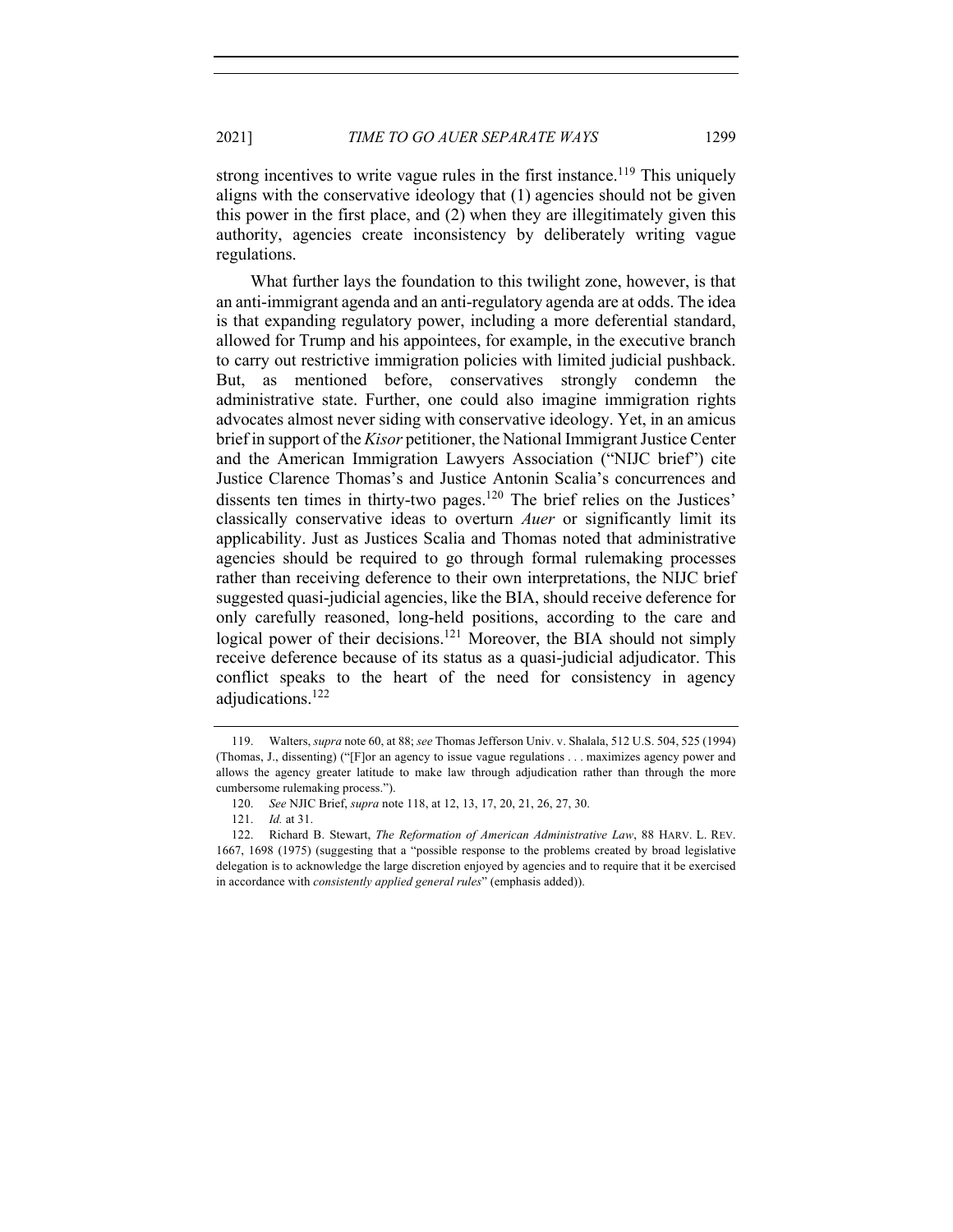## II. ANALYSIS: THE BIA SHOULD NOT SAY WHAT THE LAW IS

#### A. *AUER*'S THREAT TO SEPARATION OF POWERS AND DEMOCRACY

While the broader debate on administrative agencies invariably invokes separation of powers and democracy concerns, immigration agencies present another layer of concern that must be addressed separately. Because political agenda and manipulation predominates immigration agencies, ensuring justice for immigrants becomes an afterthought, merely a collateral problem for another day. Thus, deference to the BIA under *Auer* acts as a tool to advance a political agenda, threatening separation of powers principles and diminishing political accountability along the way. Even with a more "proimmigration" administration, consistency and fairness are naturally cast aside by such a drastic change, and the stains of the prior restrictionist administration will not so easily be removed. Moreover, to understand why post-*Kisor*, *Auer* deference is insufficient to protect immigrants from potential political agendas, one must ask: To what end will we sacrifice democratic and separation of powers principles when deferring to the BIA under *Auer*?<sup>123</sup> Is an independent federal judge better suited to more fairly interpret these regulations? Because individuals who face the BIA are at the mercy of political influence with inadequate checks on power, *Auer*  deference is clearly neither the best nor the proper method of filling regulatory gaps in the context of immigration.

## 1. Separation of Powers

Separation of powers, and the "checks" afforded by such separation, are principles rooted in the Constitution. Although there is no explicit clause outlining such an equilibrium of authority, the structural balance between each branch becomes increasingly necessary when individual liberties can easily be sacrificed for political manipulation. This is the case with immigration proceedings, especially those on appeal.

In general, critics of the administrative state find the combination of executive, legislative, and judicial functions within a single agency to be one of "the most corrosive aspects of the administrative state."124 When *Auer* deference is warranted, the agency's role arguably bleeds into all three functions of government. The agency, rather than the legislature,

<sup>123.</sup> While *Auer* deference has been established as constitutional, this Note focuses not on its constitutionality; rather it explores the constitutional principles we value. City of Arlington v. FCC, 569 U.S. 290, 304–05 n.4 (2013) ("These activities take 'legislative' and 'judicial' forms, but they are exercises of—indeed, under our constitutional structure they *must be* exercises of—the 'executive Power.' " (quoting U.S. CONST. art. II,  $\S$  1, cl. 1)).

<sup>124.</sup> Beermann, *supra* note 90, at 1606.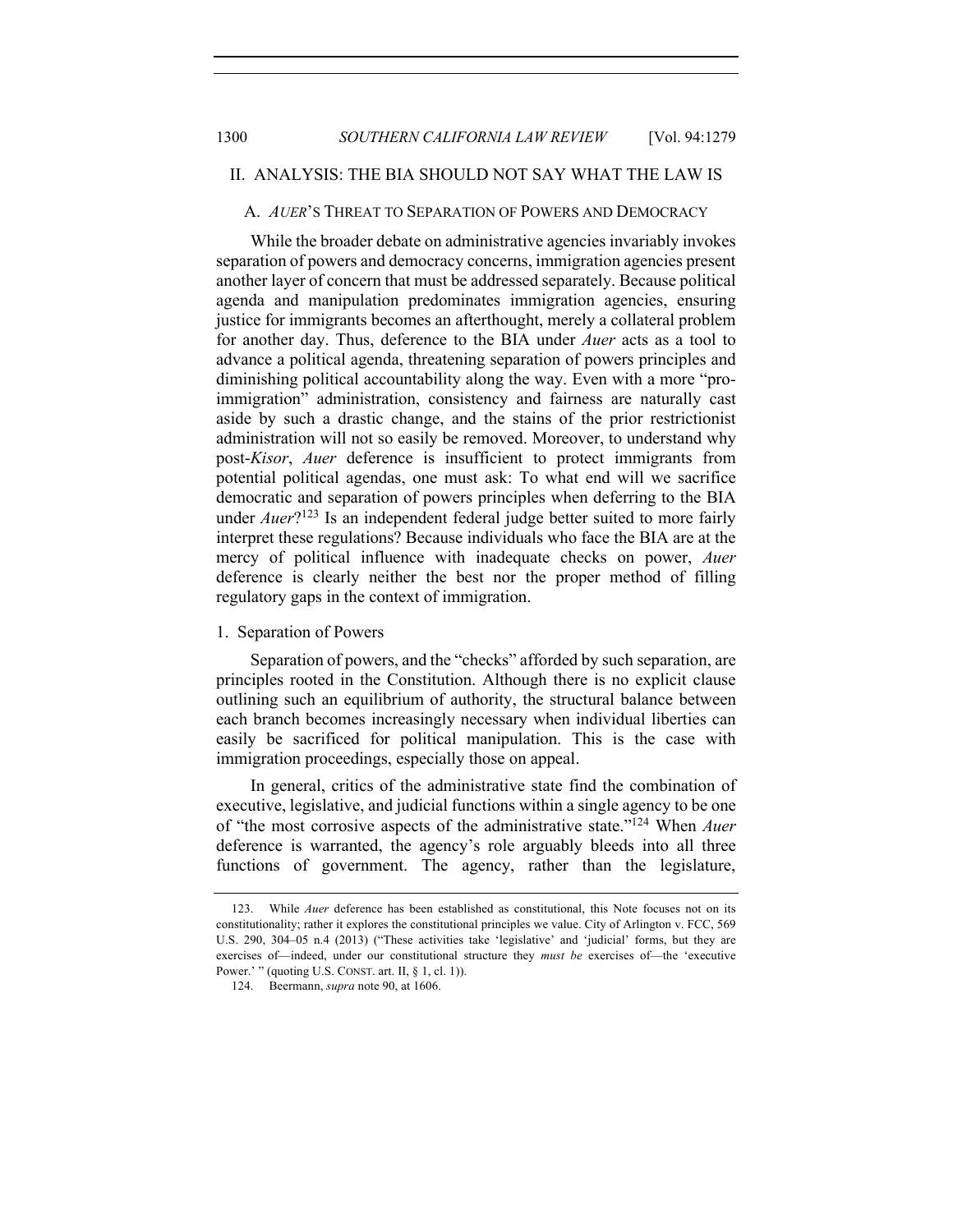2021] *TIME TO GO AUER SEPARATE WAYS* 1301

promulgates a regulation, then interprets that regulation in place of the judiciary, and finally enforces that regulation acting as the executive. <sup>125</sup> *Auer* deference, therefore, blurs the formal divisions of power and places the distinct governmental roles all in one basket. While this may be something we are willing to sacrifice for the sake of efficiency and effectiveness in other policy domains, the stakes in immigration are just too high. *Auer* deference disregards the separate roles that distribute power by equipping the BIA with the commingling authority of the judiciary, the legislature, and the executive. The combination of the three allows the BIA to manipulate the freedoms of immigrants through interpretations that increasingly restrict access to this country and creates a system that precludes fair review of individual cases.

When *Auer* is not warranted, an independent Article III circuit court judge takes on the interpretive role, thereby aligning with the judiciary's purpose, as birthed in *Marbury v. Madison*, "to say what the law is."126 This interpretive role ideally serves as an independent "check" on the executive and the legislative branches. However, the BIA inherits these adjudicatory powers through deference and steps in to "say what the law is" in the case of an adequately ambiguous regulation—in other words, when *Auer* is warranted. This leaves the power scales tipped to the BIA, quasi-judicial in nature, but lacking the more robust constitutional protections afforded with the judiciary. Liberty, especially in proceedings that are quasi-judicial in character, must be "protected by the rudimentary requirements of fair play."<sup>127</sup> Therefore, in the case where *Auer* is applied, federal court judges are then "all-but-powerless to 'serve as a check' on those who administer and enforce the immigration laws."128

## 2. Democracy

In addition to separation of powers, our Constitution is premised on a functioning democracy, with political accountability lying at its core. Without an accountable body, oppression finds no bounds.<sup>129</sup> Some constitutional theorists, like Alexander Bickel, pursue the notion that pure democracy is best achieved by "effectuat[ing] [a] majority will," which has been widely presumed to be the correct framework for democracy.<sup>130</sup> Despite this, constitutional law professor Rebecca Brown's understanding of

<sup>125.</sup> Nicholas R. Bednar & Barbara Marchevsky, *Deferring to the Rule of Law: A Comparative Look at United States Deference Doctrines*, 47 U. MEM. L. REV. 1047, 1067 (2017).

<sup>126.</sup> Marbury v. Madison, 5 U.S. 137, 177 (1803).

<sup>127.</sup> Morgan v. United States, 304 U.S. 1, 14–15 (1938).

<sup>128.</sup> NIJC Brief, *supra* note 118, at 30.

<sup>129.</sup> Rebecca L. Brown, *Accountability*, *Liberty*, *and the Constitution*, 98 COLUM. L. REV. 531, 565 (1998) (referring to New York v. United States, 505 U.S. 144, 168 (1992)).

<sup>130.</sup> *Id*. at 534, 542.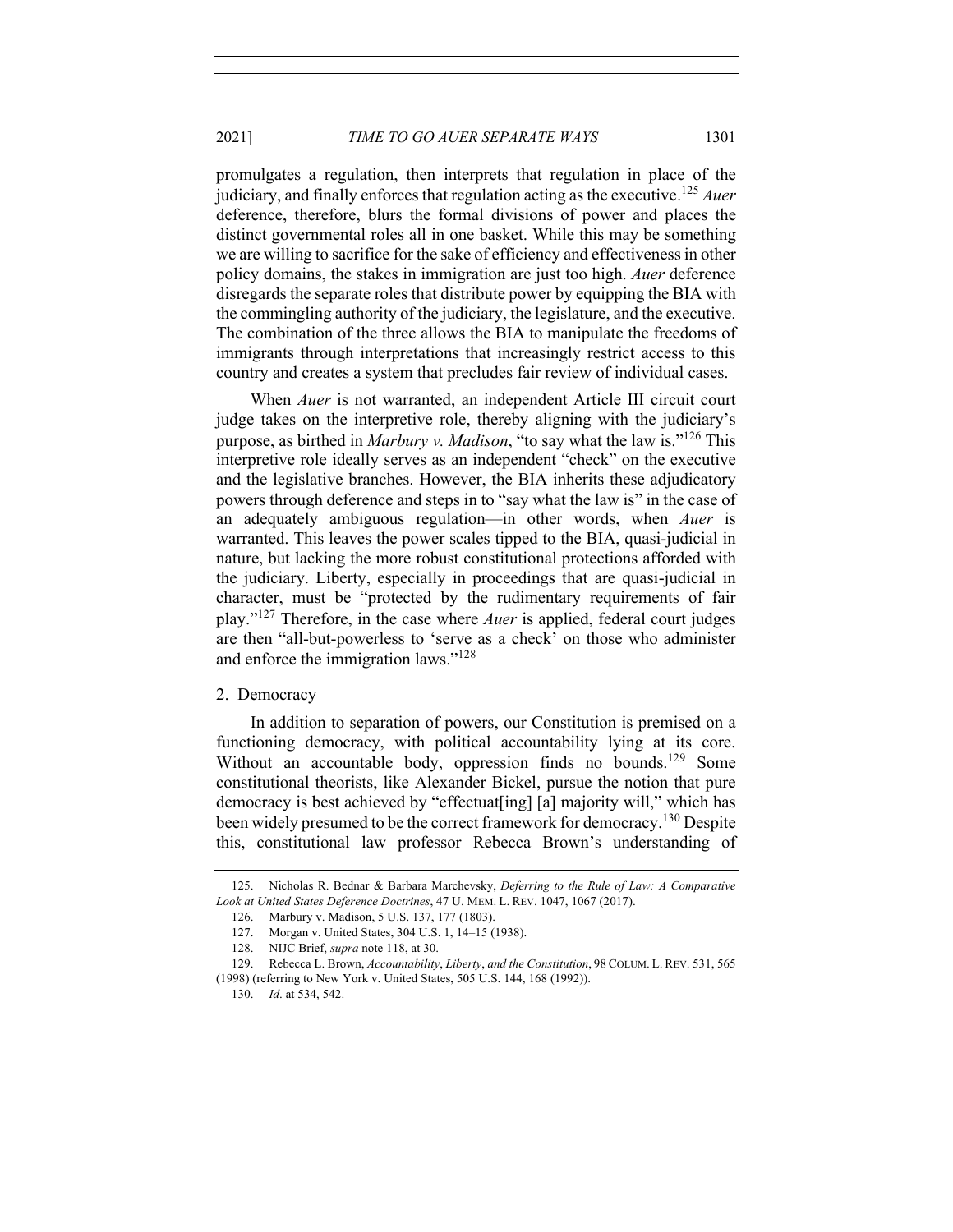political accountability is a better fit in the realm of immigration agencies. Rather than Bickel's emphasis on the democratic commitment to achieve "maximum satisfaction of popular preferences," Brown posits that in light of modern times, political accountability can be better understood as a "structural feature of the constitutional architecture, the goal of which is to protect *liberty*."131

Administrative agencies have specifically been characterized as "deviant" due to their insulation from such political accountability.<sup>132</sup> At one point in time, it was true that the "loss of accountability was not even mourned, but rather hailed as the key to improved government action."<sup>133</sup> However, the *Kisor* Court reminded us that agencies in general are, in fact, "accountable" because they operate under the supervision of the President, who in turn answers to the public.<sup>134</sup> But, with the BIA, this is not the case. The BIA operates under the EOIR which is supervised by the Attorney General, who in turn is supervised by the President. Further, those most affected by BIA decisions are voteless. Even with a vote, immigration regulations with significant consequences can be changed, sometimes radically, without public participation or elections when a court defers to the BIA's interpretation. This nontransparent activity is sometimes referred to as the "subregulatory world," $135$  which is especially threatening to the liberties of immigrants. The BIA, operating in this subregulatory world, "eclipses fundamental fairness," which in turn causes "rights [to] often rise and fall with the quality of counsel—not the merits of a case."<sup>136</sup> With fewer than half of individuals assisted by counsel in immigration proceedings, $137$ political accountability is necessary to protect liberty. And if not, oppression will in fact find no bounds.

This lack of accountability fuels the need for reason-giving. In recognition of this, "[m]uch of administrative law consists of an effort to ensure reason-giving by agencies, partly because of a fear that they lack sufficient political accountability and may be subject to factional

<sup>131.</sup> *Id*. at 535, 550 (emphasis added).

<sup>132.</sup> *Id*. at 540-41.

<sup>133.</sup> *Id*. at 547.

<sup>134.</sup> Kisor v. Wilkie, 139 S. Ct. 2400, 2413 (2019).

<sup>135.</sup> NIJC Brief, *supra* note 118, at 20.

<sup>136.</sup> *Id*.

<sup>137.</sup> AM. IMMIGR. LAWYERS ASS'N, THE IMPORTANCE OF INDEPENDENCE AND ACCOUNTABILITY IN OUR IMMIGRATION COURTS, https://www.google.com/url?sa=t&rct=j&q=&esrc=s&source=web& cd=&ved=2ahUKEwiMuvjI6-PvAhUJv54KHV48DscQFjAAegQIAhAD&url=https%3A%2F%2Fww w.aila.org%2FFile%2FDownloadEmbeddedFile%2F40634&usg=AOvVaw2FUYFB-aageuBfQEIrxjAb [https://perma.cc/HF9E-263C].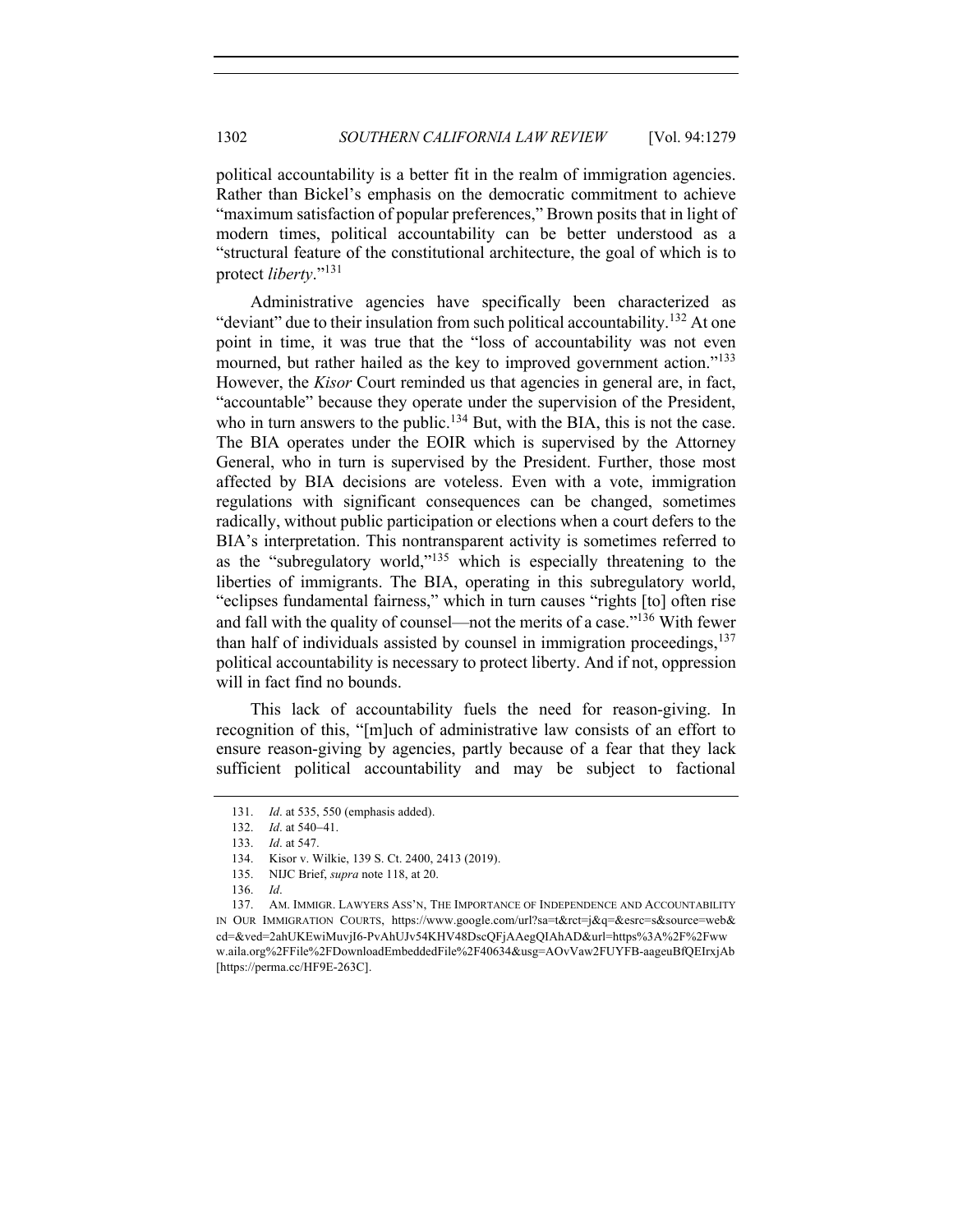influences."138 This is epitomized in the notice-and-comment procedures required for rulemaking set forth in the Administrative Procedure Act  $("APA")$ .<sup>139</sup> It seems simple enough: if an agency is going to dictate the rights and freedoms of the regulated public, the agency owes the public at the very least a reason for such a rule, rather than an unsuspecting change in interpretation. This becomes problematic when the BIA is awarded the power to mold its own regulation to the political priority of the controlling administration, or even the prior administration that appointed them. And, while many judicially created doctrines are made "to ensure that decisions are based upon legitimate reasons," *Auer* could not realistically supply this safeguard in the context of deferring to the BIA, an agency who will not be called upon to give reasons for anti-immigrant interpretations.<sup>140</sup> And, as mentioned in Part I.B, the BIA historically has received deference to its own unpublished decisions in some circuits. At the judicial review stage, the BIA's rationale merely must be "reasonable," which effectively sidesteps the more stringent notice-and-comment protections afforded under the APA.<sup>141</sup>

But, do federal courts fare any better in terms of supplying a more democratic solution? Justice Breyer reminds us "that democratically speaking, agencies aren't very democratic, but there is some responsibility and there are [sic] one group of people who are still less democratic, and they're called judges."<sup>142</sup> So perhaps, as he posits, "the best solution is, in our country, a democratic solution . . . [and] maybe the agency is the institution that's closer to it."<sup>143</sup> With that being said, what is left is a choice between the lesser of two evils, or more accurately, the lesser of the two undemocratic bodies. From the perspective of Justice Breyer, one might argue that deference to an agency furthers democratic accountability by allowing a *more* accountable institution the power of interpretation. But this cannot be so in the case of the BIA. Even with a seemingly minute regulatory gap, deference to a BIA interpretation can be life changing without enough accountability to safeguard liberty.

This leads to the heart of the debate: Who is better suited to determine the "best" interpretation of an ambiguous regulation? This debate took center stage at oral argument for *Kisor*. There, the Court went back and forth

<sup>3. &</sup>quot;But Which Is Best?"

<sup>138.</sup> Cass R. Sunstein, *Foreword: Leaving Things Undecided*, 110 HARV. L. REV. 4, 42 (1996).

<sup>139.</sup> 5 U.S.C. § 553(c).

<sup>140.</sup> Sunstein, *supra* note 138, at 42.

<sup>141.</sup> NIJC Brief, *supra* note 118, at 11.

<sup>142.</sup> Transcript of Oral Argument, *supra* note 72, at 49.

<sup>143.</sup> *Id*.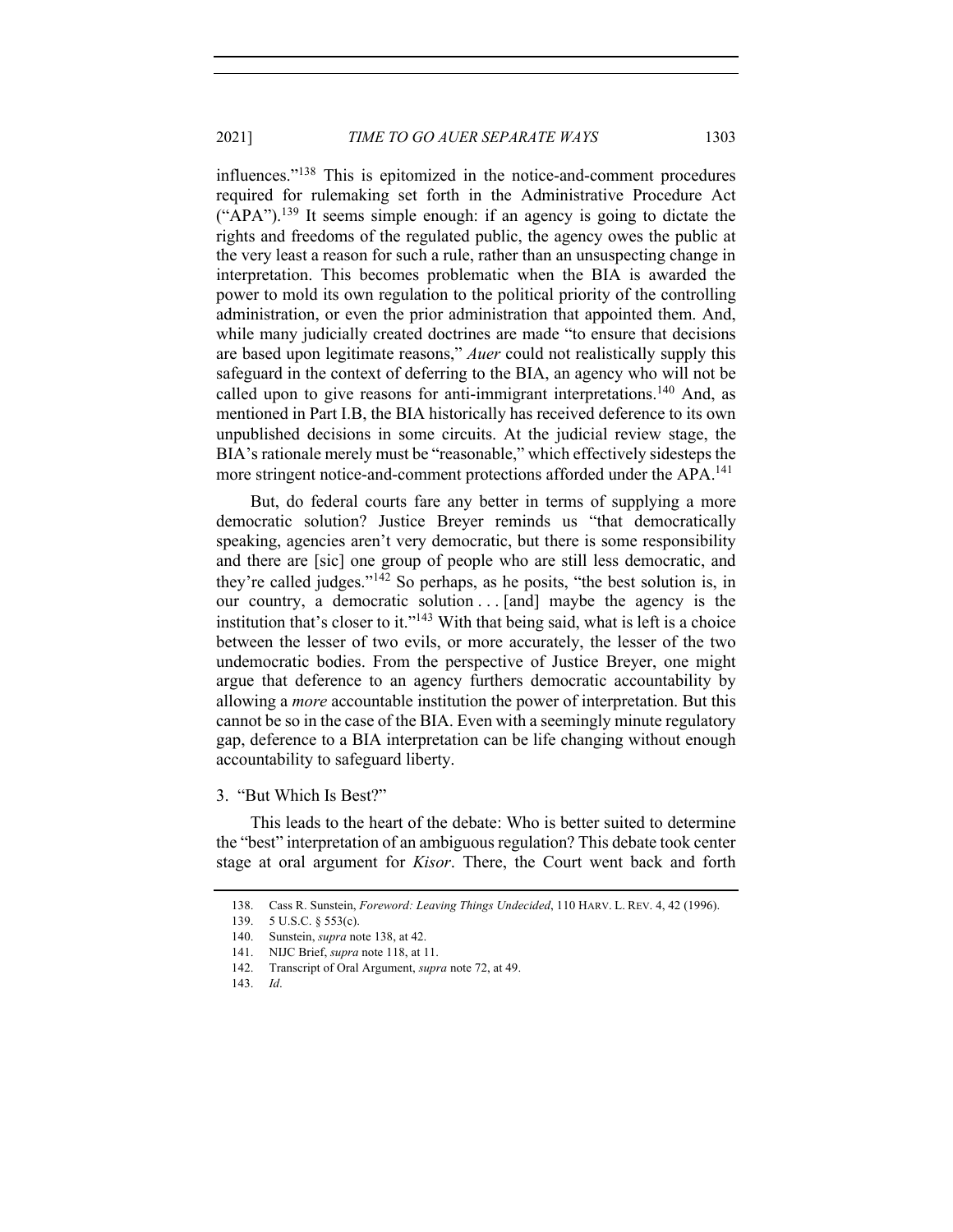questioning the various principles and policies that may be served by deferring to an agency rather than a federal judge. Justice Breyer interrupted the questioning to resurface the main point: "But which is best?"<sup>144</sup> Perhaps this question strays from *Auer*'s seemingly low standard requiring an interpretation to only be *reasonable*. However, when interpreting regulations that change the very course of a person's life, should the standard be reasonableness? Even in constructing the Constitution, Framers voiced the need for representative bodies that have "a level of wisdom, contemplation, and deliberation that would contribute to the formation of good—not just popular—law."<sup>145</sup> Immigration law specifically needs the "best" law. Under *Auer* as it stands, federal judges will "subordinate their own views about what the law means to those of a political actor, one who may even be a party to the litigation before the court."<sup>146</sup> This especially rings true when deferring to the BIA. Without more stringent constitutional protections, immigrants at least deserve the "best" and "fairest" interpretation, rather than a "reasonable" one.

Courts, on the one hand, may be able to supply the fairest interpretation if judicial review can catch and act on agency failings.<sup>147</sup> By way of analogy, "[a]dministrative officials may be responsible for making the trains run on time, but the courts are responsible for keeping those trains on their tracks."148 In Philip Hamburger's notorious critique, *Is Administrative Law Unlawful?*, he argues that "only real judges, not Executive Branch officials" conducting adjudications, are capable of providing due process under any circumstances."149 While this seems extreme, there is still room for appreciating a judicial role in interpreting ambiguous regulations. Without *Auer* for example, a court could conclude that a matter is ripe for judicial interpretation when "the negative attributes of political decision making (majority tyranny, unaccountable subjectivity, unprincipled willfulness) present serious risks of arbitrary, bad government."150 And because "legislative activity, administrative rule-making, the conceiving of treaties as municipal law, and the making of written constitutions have brought into being in highly developed form a second and seemingly quite different method [from precedent]," courts today may have the requisite capacity to

<sup>144.</sup> *Id*.

<sup>145.</sup> Brown, *supra* note 129, at 553.

<sup>146.</sup> Kisor v. Wilkie, 139 S. Ct. 2400, 2429 (2019) (Gorsuch, J., concurring).

<sup>147.</sup> *See* CHRISTOPHER F. EDLEY, JR., ADMINISTRATIVE LAW: RETHINKING JUDICIAL CONTROL OF BUREAUCRACY 84 (1990).

<sup>148.</sup> Paul J. Larkin, Jr., *Agency Deference After* Kisor v. Wilkie, 18 GEO. J.L. & PUB. POL'Y 105, 111 (2020).

<sup>149.</sup> PHILIP HAMBURGER, IS ADMINISTRATIVE LAW UNLAWFUL? 143–48 (2014).

<sup>150.</sup> EDLEY, JR., *supra* note 147.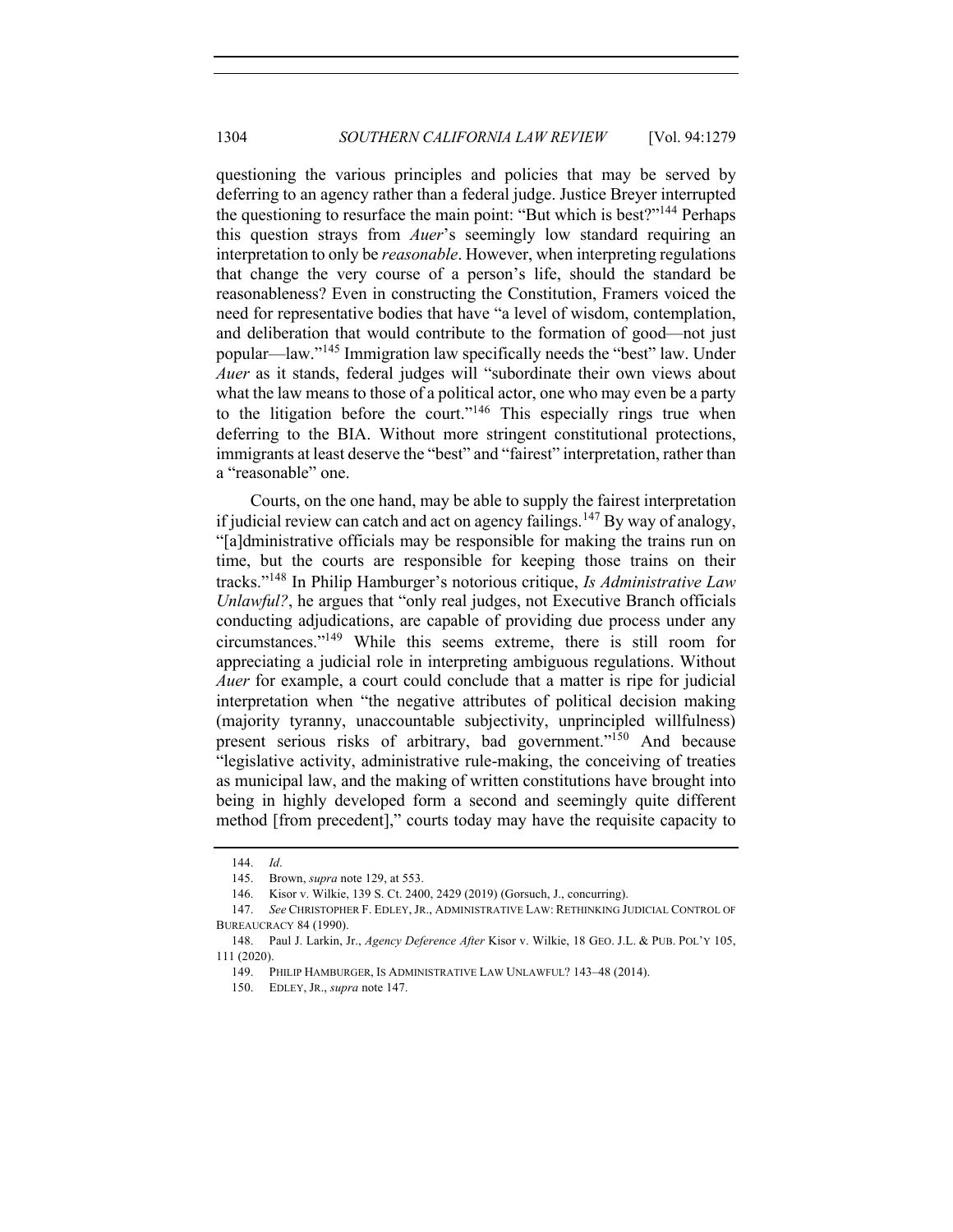2021] *TIME TO GO AUER SEPARATE WAYS* 1305

search "the written text for its *meaning* in application to the presented case." $^{151}$ 

Judicial intervention absent deference to the agency is especially crucial when a private party and the government are adversaries, as is the case in immigration proceedings. Where administrative agencies double as a final interpreter and an adversary in a case, there is a heightened need to resist those who seek to manipulate our democratic institutions with such a power. A "neutral" arbiter, such as a federal court who will never be an adversary, can more fairly determine which interpretation is the correct one.<sup>152</sup> Thus, perhaps the assurance of an independent judge deciding what the law is, rather than a political agency, is necessary for the "least and most vulnerable among us, like the immigrant . . . who may not be the most popular or able to capture an agency the way many regulated entities can today."<sup>153</sup> When political processes are not functioning properly, judicial review is necessary.<sup>154</sup>

On the other hand, agencies might be in a better position to fill interpretative gaps, rather than courts, as a *more* accountable institution in general. Agencies are technically held more accountable by elected officials and their appointees, thus creating a "line" that "runs directly to a majority."155 And, as Sunstein posits, "[w]hen a democracy is in moral flux, courts may not have the best or the final answers."156 This is because judges can be flat-out wrong, or counterproductive even if correct.<sup>157</sup> Agency interpretations account for expertise and efficiency. The argument follows: "[Agencies] had the time to devote to the minutiae of the public good that neither Congress nor the President—and certainly not the Court—could offer."<sup>158</sup> Because of this, the administrative system has been considered "in essence," an "answer to the inadequacy of the judicial and legislative processes."159 By leaving the decisions to agencies, courts can leave "the great questions of political morality" to "democratic politics, not the judiciary."<sup>160</sup> Further, without deference to an agency, the regulated public

<sup>151.</sup> CHARLES L. BLACK, JR., STRUCTURE AND RELATIONSHIP IN CONSTITUTIONAL LAW 4-5 (1969).

<sup>152.</sup> Larkin, Jr., *supra* note 148.

<sup>153.</sup> Transcript of Oral Argument, *supra* note 72, at 56.

<sup>154.</sup> *See* JOHN HART ELY, DEMOCRACY AND DISTRUST: A THEORY OF JUDICIAL REVIEW 3–9, 135– 36 (1980).

<sup>155.</sup> ALEXANDER M. BICKEL, THE LEAST DANGEROUS BRANCH 19 (1986).

<sup>156.</sup> Sunstein, *supra* note 138, at 101.

<sup>157.</sup> *Id*.

<sup>158.</sup> Brown, *supra* note 129, at 547.

<sup>159.</sup> *Id*.

<sup>160.</sup> Sunstein, *supra* note 138, at 101.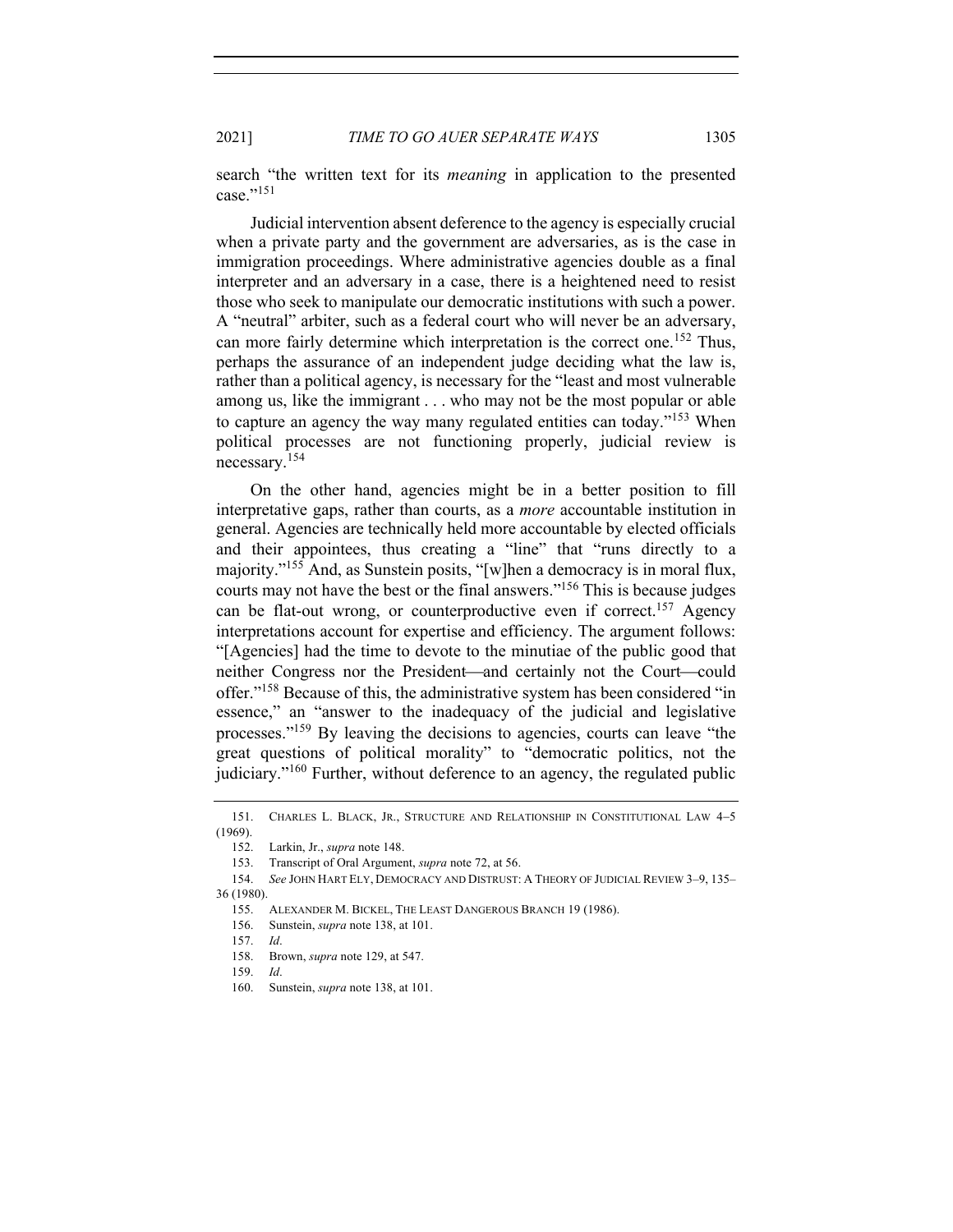could only be afforded answers to ambiguity through the "expensive device of appeals."161 If critics' dissatisfaction with *Auer* lies at least in part with the practice of self-delegation without public accountability, "a world in which agencies avoid prospective rulemaking in favor of retrospective and often-piecemeal adjudication would be a decidedly worse one."162

Yet again, these arguments must be narrowed to the unique case of the BIA. As Judge Posner wrote, the tension between judicial and administrative adjudicators "is due to the fact that the adjudication of these cases at the administrative level has fallen below the minimum standards of legal justice."<sup>163</sup> The discussion is therefore better served by reframing the question to ask: Which institution will better serve *justice* in interpreting ambiguous regulations? Political accountability in the case of administrative agencies is attenuated. We must take multiple leaps from political participation to arrive at the sub-regulatory world of the BIA. In addition, Judge Posner acknowledged the heavy caseloads of the IJs and BIA board members alike but refused to let this heavy caseload supersede the right to a fair and reasoned review of a case. While to Judge Posner it is laughable to think that "busy judges should be excused from having to deliver reasoned judgments because they are too busy to think,"<sup>164</sup> this supports the inadequacy of applying *Auer* to the BIA's interpretations. With a pending case load in the thousands plus "fiscal and operational constraints within the Executive Branch," quasi-judicial agencies are not better equipped to interpret regulations.<sup>165</sup> The idealistic notion that an immigration agency, such as the BIA, is more effective and efficient no longer rings true, and the Court cannot turn a blind eye to such a reality.

# B. REGULATORY GAP FILLING IS STUCK BETWEEN A ROCK & A HARD PLACE

While the modified *Auer* might be appropriate for other administrative agencies, it is inadequate in the case of the BIA for the reasons mentioned above. This is true regardless of how the modified *Auer* deference plays out in practice. For example, if courts continue to defer to the BIA under *Auer* at an exponential rate, immigrants will remain at the mercy of a politically charged agency who serves each administration's agenda at the expense of liberty and fairness. Perhaps, courts will just choose to duck an interpretation due to their own fear of intervening in the realm of immigration. In the

<sup>161.</sup> Brown, *supra* note 129, at 544.

<sup>162.</sup> Walters, *supra* note 60, at 114.

<sup>163.</sup> Benslimane v. Gonzales, 430 F.3d 828, 829–30 (7th Cir. 2005).

<sup>164.</sup> Guchshenkov v. Ashcroft, 366 F.3d 554, 560 (7th Cir. 2004).

<sup>165.</sup> NIJC Brief, *supra* note 118, at 22.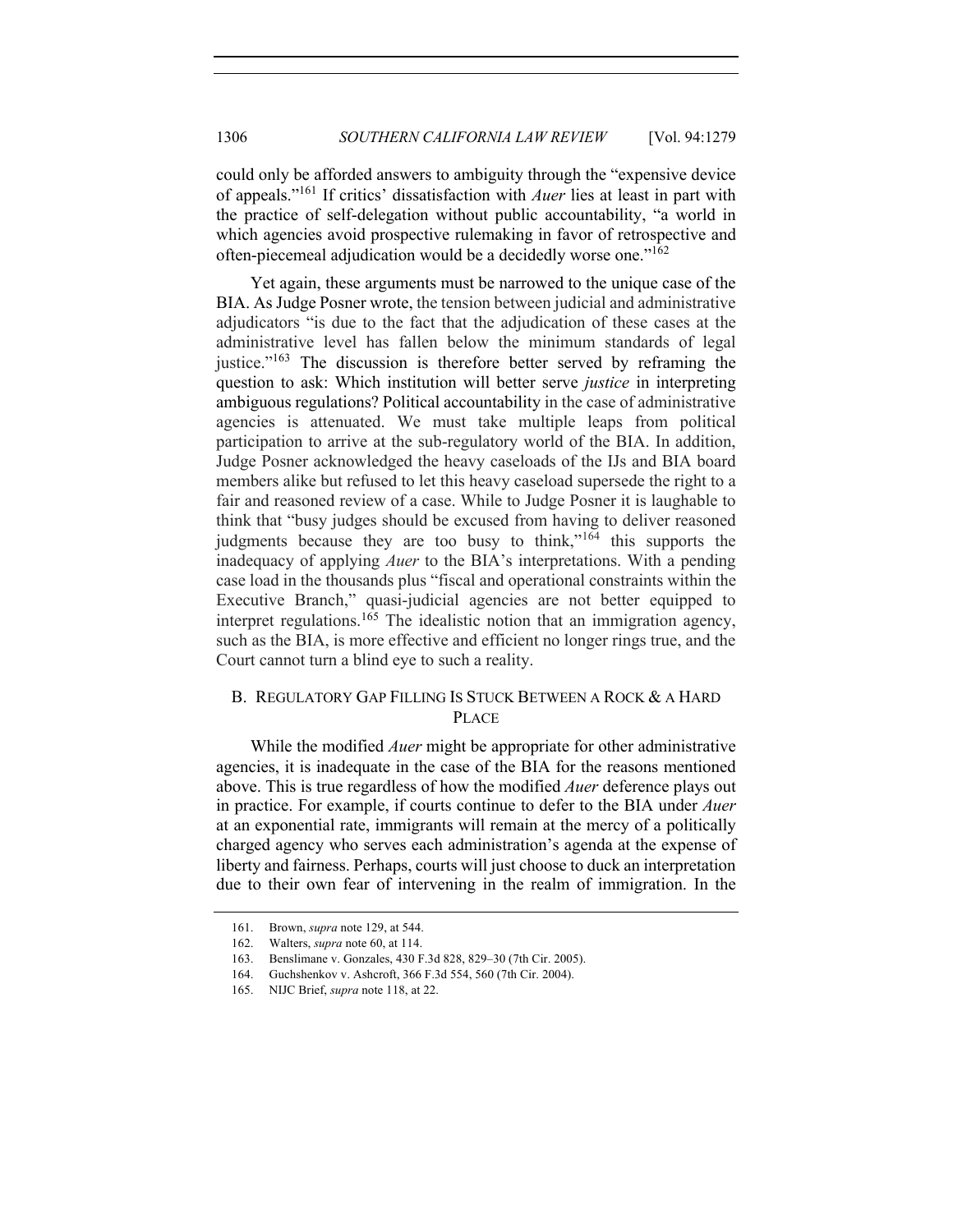alternative, even if *Auer* becomes obsolete when requested by the BIA, immigrants remain at risk due to the unfitness for judicial review and the overall burgeoning right tilt of the federal courts. We are left with the metaphorical rock (deference to the BIA) and a hard place (judicial interpretation). *Auer* leaves immigrants' futures either in the hands of the Attorney General supervised by the acting President or in the hands of an appointed federal appellate judge, about one-third of which are Trumpappointed as of the writing of this Note.<sup>166</sup>

In the event that the modified *Auer* puts the interpretive role in the hands of the federal courts, it is unlikely that immigrants will be more protected from the legacy of the Trump administration's anti-immigrant agenda. As of October 2020, Trump appointed fifty-three highly conservative Article III appellate judicial appointees with similar restrictionist immigration ideologies.<sup>167</sup> Trump's appointees include some of the "most extreme" conservatives on the federal bench."<sup>168</sup> It has been predicted that, today and increasingly as new generations enter political discourse, judicial engagement is as likely to be advocated, a cause for concern for those who fear the ultimate impact of Trump's judicial nominees.<sup>169</sup> Therefore, in addition to the percolated anti-immigrant agenda in the executive branch, threats to immigrants are arguably heightened in the judicial branch as well. This in turn directly threatens "[w]hat has distinguished [the American Constitution], and indeed the United States itself" from other less democratic countries; that is, the focus on the "process of government, not a governing ideology."<sup>170</sup> Legitimate processes, rather than legitimate outcomes, stabilize and protect democracy. Deference to an agency or even a federal court fails to uphold this foundational principle in the context of immigration, and therefore runs afoul of the constitutional intent to protect vulnerable noncitizen interests through procedural protections despite changing ideologies.

<sup>166.</sup> *Factbox: Donald Trump's Legacy - Six Policy Takeaways*, REUTERS (Oct. 30, 2020, 3:33 AM), https://www.reuters.com/article/us-usa-trump-legacy-factbox/factbox-donald-trumps-legacy-six-policytakeaways-idUSKBN27F1GK [https://perma.cc/2ZJX-8SCQ] ("The appointments, all for life, have led to the ideological 'flip' of three of the country's 13 federal appeals courts, one level below the Supreme Court.").

<sup>167.</sup> *See id*.

<sup>168.</sup> Roger Pilon, *Engaged Trump Judges May Restore the Role of the Courts*, LAW360 (Sept. 12, 2019, 8:04 PM), https://www-law360-com.libproxy1.usc.edu/articles/1195481/engaged-trump-judgesmay-restore-the-role-of-the-courts [https://perma.cc/UC8H-5FHJ].

<sup>169.</sup> *Id*.

<sup>170.</sup> ELY, *supra* note 155, at 101.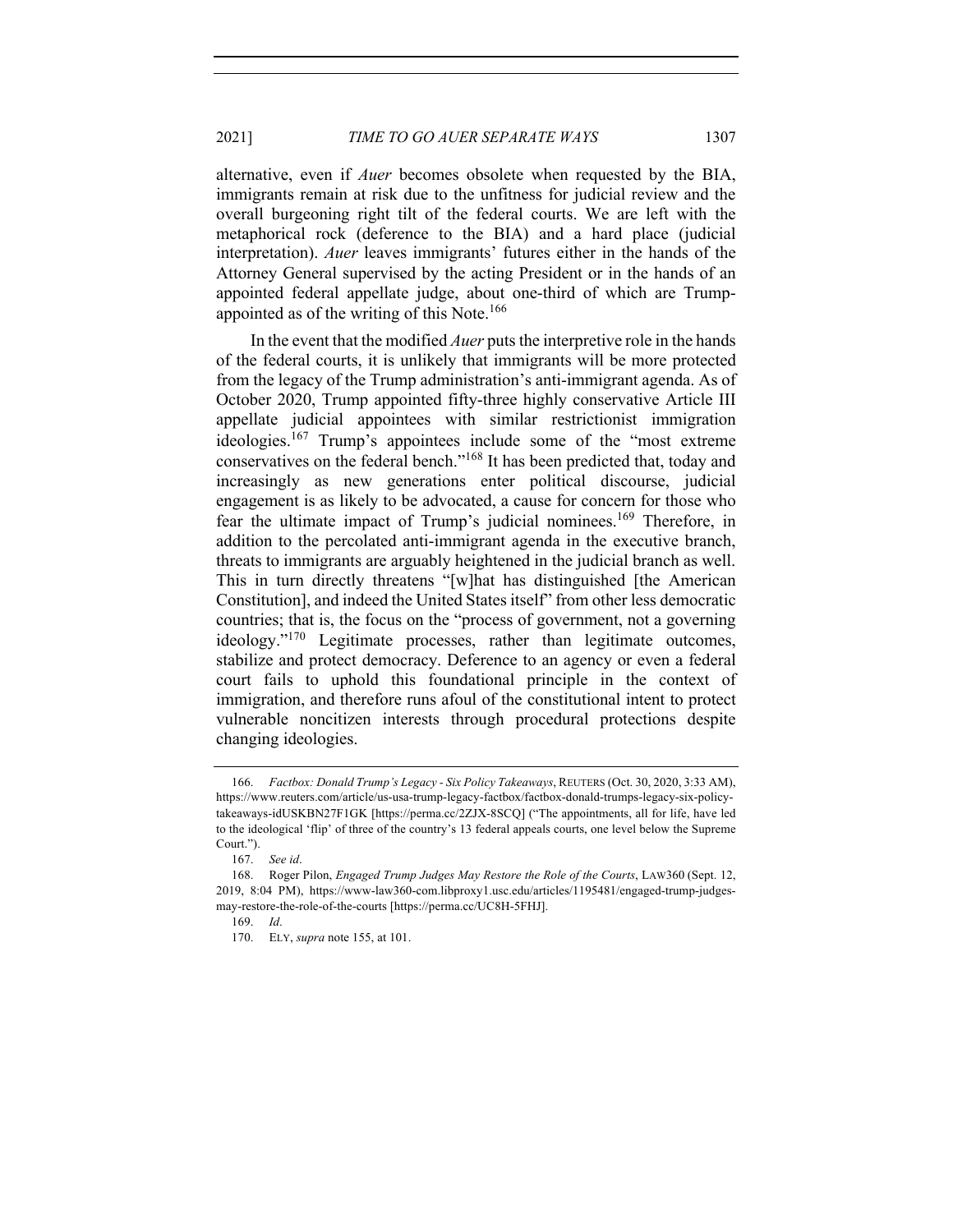## III. SOLUTIONS TO ADDRESS REGULATORY GAP FILLING IN IMMIGRATION

While the BIA's review of immigration matters unite and divide families or save victims of violence and persecution, the methods in which we effectuate the regulations that dictate these decisions are deeply flawed. Our options today stand as follows: (1) defer to an agency committed to restricting immigration, or (2) burden the federal courts with an interpretive role beyond their core competency. The flaws of the first option have been the focus of this Note. As for the latter scenario, when immigrants petition a federal court of appeal to review their adverse BIA decision, new flaws emerge.

Upon review in a federal court, the following main issues arise: the BIA is still a party to the litigation and the court is empowered to create immigration policy in piecemeal adjudications over time. First, in the case in which the BIA faces a noncitizen, the previous adjudicator transforms into the adversary. The government sends a representative from the Office of Immigration Litigation to litigate against the noncitizen.<sup>171</sup> Impartiality and fairness are compromised along the way. And although issues with grave consequences are run-of-the-mill for federal courts, BIA decisions are exceptionally human and political. With fundamental freedoms at stake, being part of an enforcement culture seems inappropriate. Retired IJ Paul Schmidt recently shed light on these flaws when he wrote: "[W]hat real court acts as an adjunct to the prosecutor's office?"<sup>172</sup> Such a relationship in adjudications is common in authoritarian, refugee-producing countries, not a country hailed for pursuing a "more perfect union."<sup>173</sup>

So, what to do with these more than imperfect options? Change the process altogether. Immigration scholars and advocates, senators, and bar associations have all rallied together to suggest that the EOIR be completely removed from the DOJ and turned into an Article I legislative court.<sup>174</sup> An

<sup>171.</sup> *See Office of Immigration Litigation*, U.S. DEP'T OF JUST. (Sept. 9, 2020), https://www. justice.gov/civil/office-immigration-litigation [https://perma.cc/AW43-CLQZ].

<sup>172.</sup> Chase, *supra* note 5.

<sup>173.</sup> *See id*.

<sup>174.</sup> *See generally* AM. BAR ASS'N, 2019 UPDATE REPORT: REFORMING THE IMMIGRATION SYSTEM: PROPOSALS TO PROMOTE INDEPENDENCE, FAIRNESS, EFFICIENCY, AND PROFESSIONALISM IN THE ADJUDICATION OF REMOVAL CASES (2019), https://www.americanbar.org/content/dam/aba/pub lications/commission\_on\_immigration/2019\_reforming\_the\_immigration\_system\_volume\_2.pdf [https: //perma.cc/3DMP-AY5C]; S. POVERTY L. CTR., THE ATTORNEY GENERAL'S JUDGES: HOW THE U.S. IMMIGRATION COURTS BECAME A DEPORTATION TOOL (2019), https://www.splcenter.org/sites/default/ files/com\_policyreport\_the\_attorney\_generals\_judges\_final.pdf [https://perma.cc/K2GJ-4TBU]; AM. IMMIGR. LAWS. ASS'N, AILA POLICY BRIEF: RESTORING INTEGRITY AND INDEPENDENCE TO AMERICA'S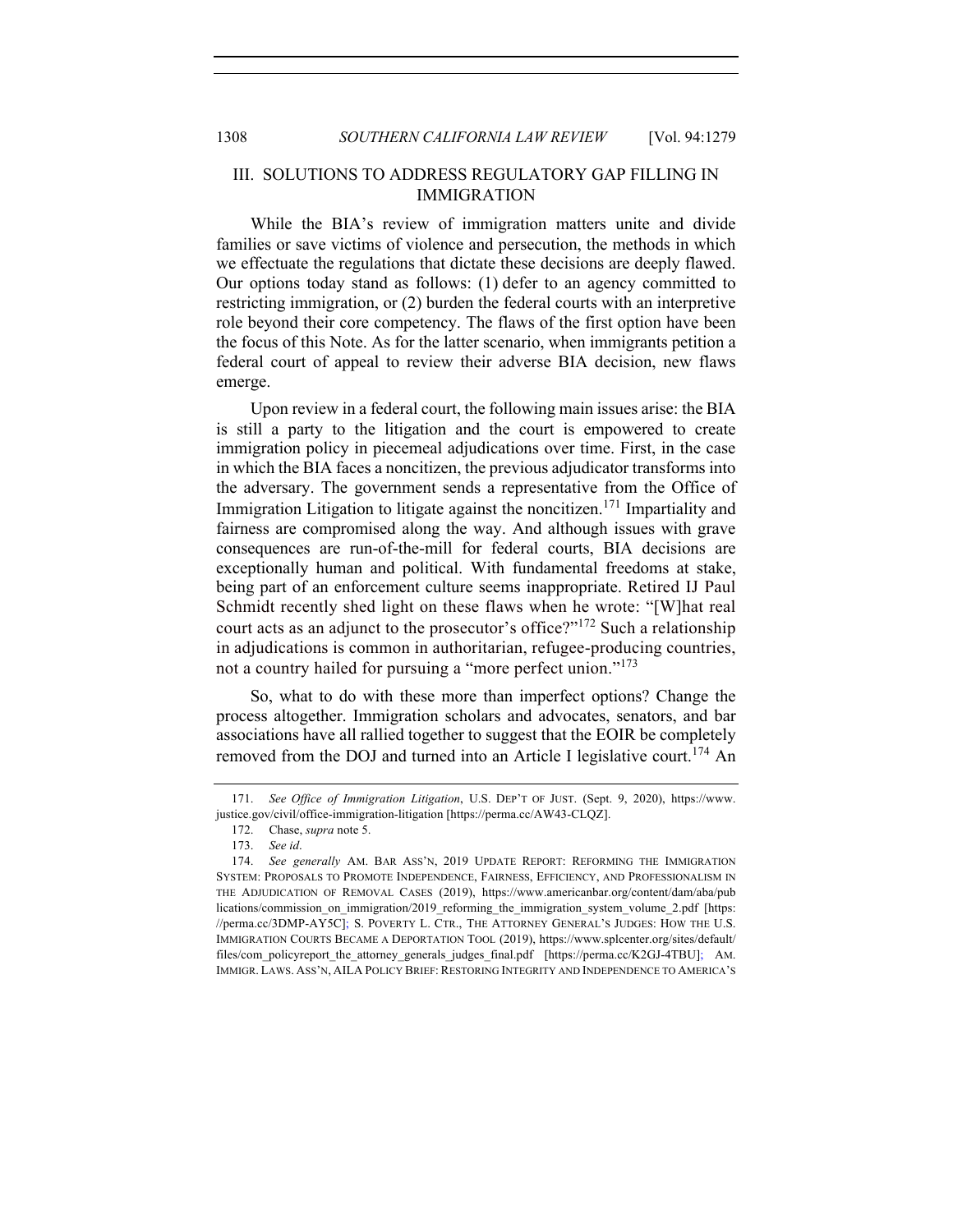2021] *TIME TO GO AUER SEPARATE WAYS* 1309

independent, Article I U.S. Immigration Court system with trial and appellate divisions possesses the potential protections necessary to insulate individual immigration matters from the direct political control of the Executive. This severance from the Executive has worked before in other areas of law. In fact, the current Article I courts—the United States Tax Court, the United States Court of Appeals for Veterans Claims, and the United States Court of Appeals for the Armed Forces—were transformed from components of executive agencies into Article I courts by Congress.<sup>175</sup> With the legislature setting forth an independent adjudication process, rather than under the veil of a federal agency's service to the acting President's agenda, immigration courts and appellate bodies like the BIA would be more insulated from political manipulation and whiplash. If the quasi-judicial nature of the BIA under the supervision of the Attorney General is the problem, an Article I court presents the opportunity to pursue a purely judicial process with the added benefit of developing an expertise solely in interpreting and adjudicating laws in the immigration domain. The impartiality, fairness, and resources necessary for a properly functioning democracy can be restored. When these fundamental principles are assured, then "the public's faith in the immigration court system will be restored."<sup>176</sup>

The American Bar Association ("ABA") recommended in 2010 the creation of an Article I court. Without detailing the structure, if an Article I court was seriously considered, the ABA intends to work with "like-minded bar associations and organizations to develop recommendations on specific features."<sup>177</sup> And since 2010, the ABA recognized as recently as 2019 that an independent agency in the executive branch would not constitute a sound second alternative. Further, the Federal Bar Association has supported the push for an Article I system by drafting and publishing proposed legislation.178

While the formulation of this court deserves its own article, it is worth highlighting a few of the potential features that can be built into an Article I immigration court without detailing the entire system. For example, the

IMMIGRATION COURTS (2020), https://www.aila.org/infonet/aila-calls-for-independent-immigrationcourts [https://perma.cc/V5QA-6ULP].

<sup>175.</sup> S. POVERTY L. CTR., *supra* note 174, at 26.

<sup>176.</sup> AM. BAR ASS'N, *supra* note 174, at UD 2-4.

<sup>177.</sup> *Id*. at UD i-6.

<sup>178.</sup> *See generally* FED. BAR ASS'N, FBA MODEL LEGISLATION ESTABLISHING AN ARTICLE I IMMIGRATION COURT (2019), https://www.fedbar.org/wp-content/uploads/2019/10/proposed-Article-Iimmigration-ct-model-bill-07162019-pdf-1.pdf [https://perma.cc/7E5J-PFCQ]; Christine Lockhart Poarch, *Immigration Update: The FBA's Proposal for the Creation of a Federal Immigration Court*, FED. LAW., Apr. 2014, at 10.